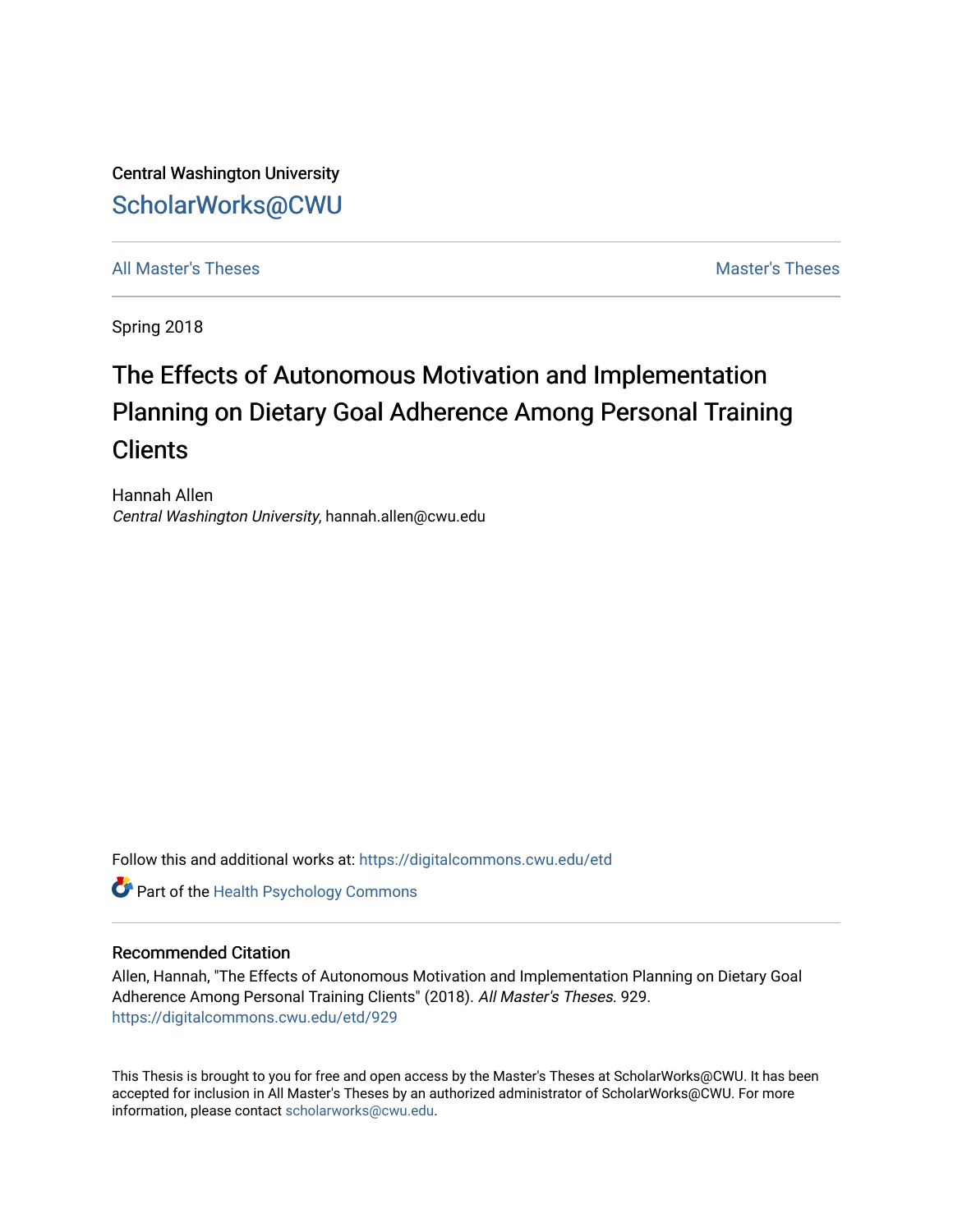# THE EFFECTS OF AUTONOMOUS MOTIVATION AND IMPLEMENTATION PLANNING ON DIETARY GOAL ADHERENCE AMONG PERSONAL TRAINING **CLIENTS**

A Thesis

\_\_\_\_\_\_\_\_\_\_\_\_\_\_\_\_\_\_\_\_\_\_\_\_\_\_\_\_\_\_\_\_\_\_

Presented to

The Graduate Faculty

Central Washington University

In Partial Fulfillment

\_\_\_\_\_\_\_\_\_\_\_\_\_\_\_\_\_\_\_\_\_\_\_\_\_\_\_\_\_\_\_\_\_\_\_

of the Requirements for the Degree

Master of Science

Nutrition

\_\_\_\_\_\_\_\_\_\_\_\_\_\_\_\_\_\_\_\_\_\_\_\_\_\_\_\_\_\_\_\_\_\_\_

by

Hannah Marie Allen

June 2018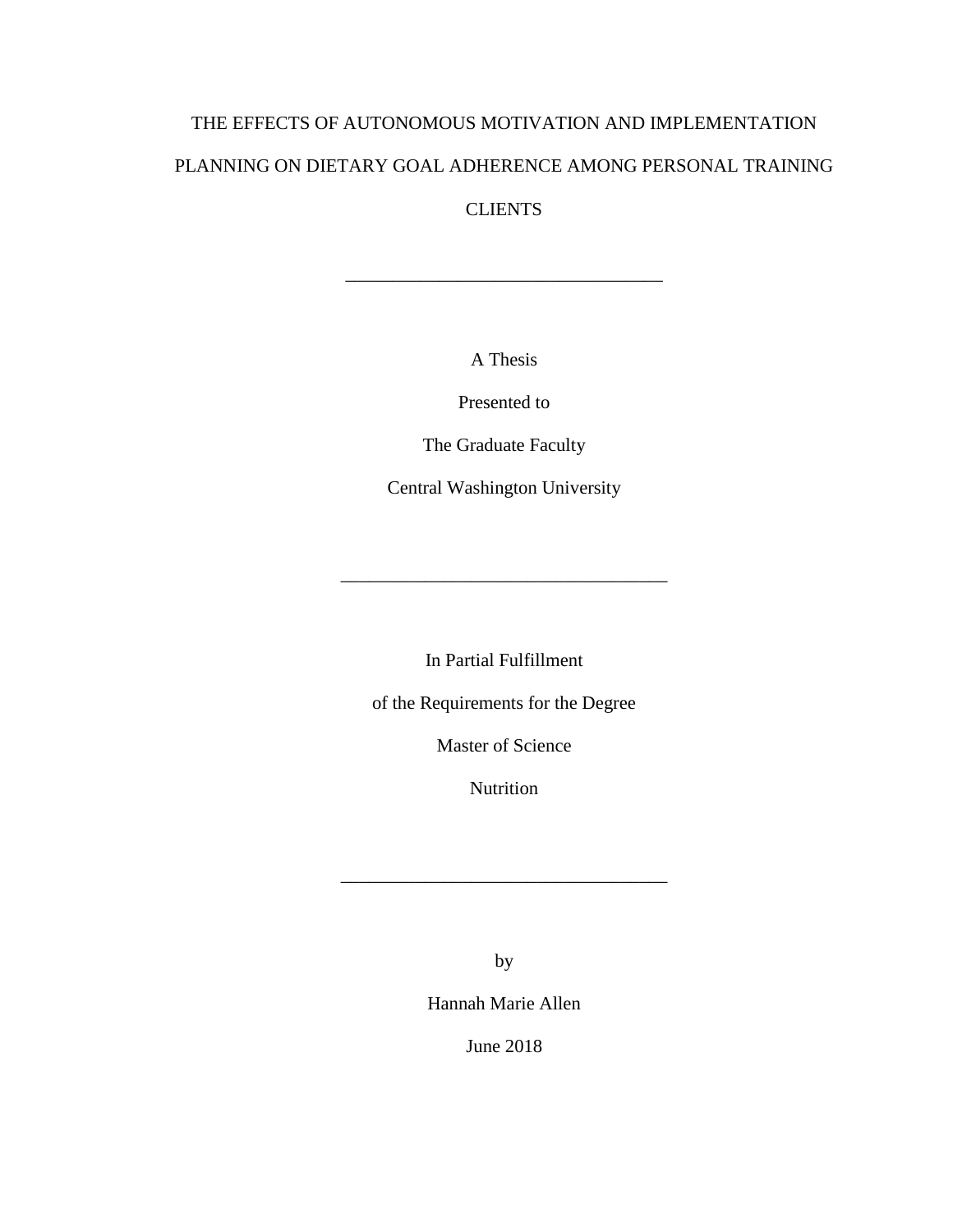# CENTRAL WASHINGTON UNIVERSITY

## Graduate Studies

We hereby approve the thesis of

Hannah Marie Allen

Candidate for the degree of Master of Science

# APPROVED FOR THE GRADUATE FACULTY

Dr. Susan Hawk, Committee Chair

Dr. Kelly Pritchett

\_\_\_\_\_\_\_\_\_\_\_\_\_\_ \_\_\_\_\_\_\_\_\_\_\_\_\_\_\_\_\_\_\_\_\_\_\_\_\_\_\_\_\_\_\_\_\_\_\_\_\_\_\_\_\_

\_\_\_\_\_\_\_\_\_\_\_\_\_\_ \_\_\_\_\_\_\_\_\_\_\_\_\_\_\_\_\_\_\_\_\_\_\_\_\_\_\_\_\_\_\_\_\_\_\_\_\_\_\_\_\_

\_\_\_\_\_\_\_\_\_\_\_\_\_\_ \_\_\_\_\_\_\_\_\_\_\_\_\_\_\_\_\_\_\_\_\_\_\_\_\_\_\_\_\_\_\_\_\_\_\_\_\_\_\_\_\_ Dr. David Gee

\_\_\_\_\_\_\_\_\_\_\_\_\_\_ \_\_\_\_\_\_\_\_\_\_\_\_\_\_\_\_\_\_\_\_\_\_\_\_\_\_\_\_\_\_\_\_\_\_\_\_\_\_\_\_\_

Dean of Graduate Studies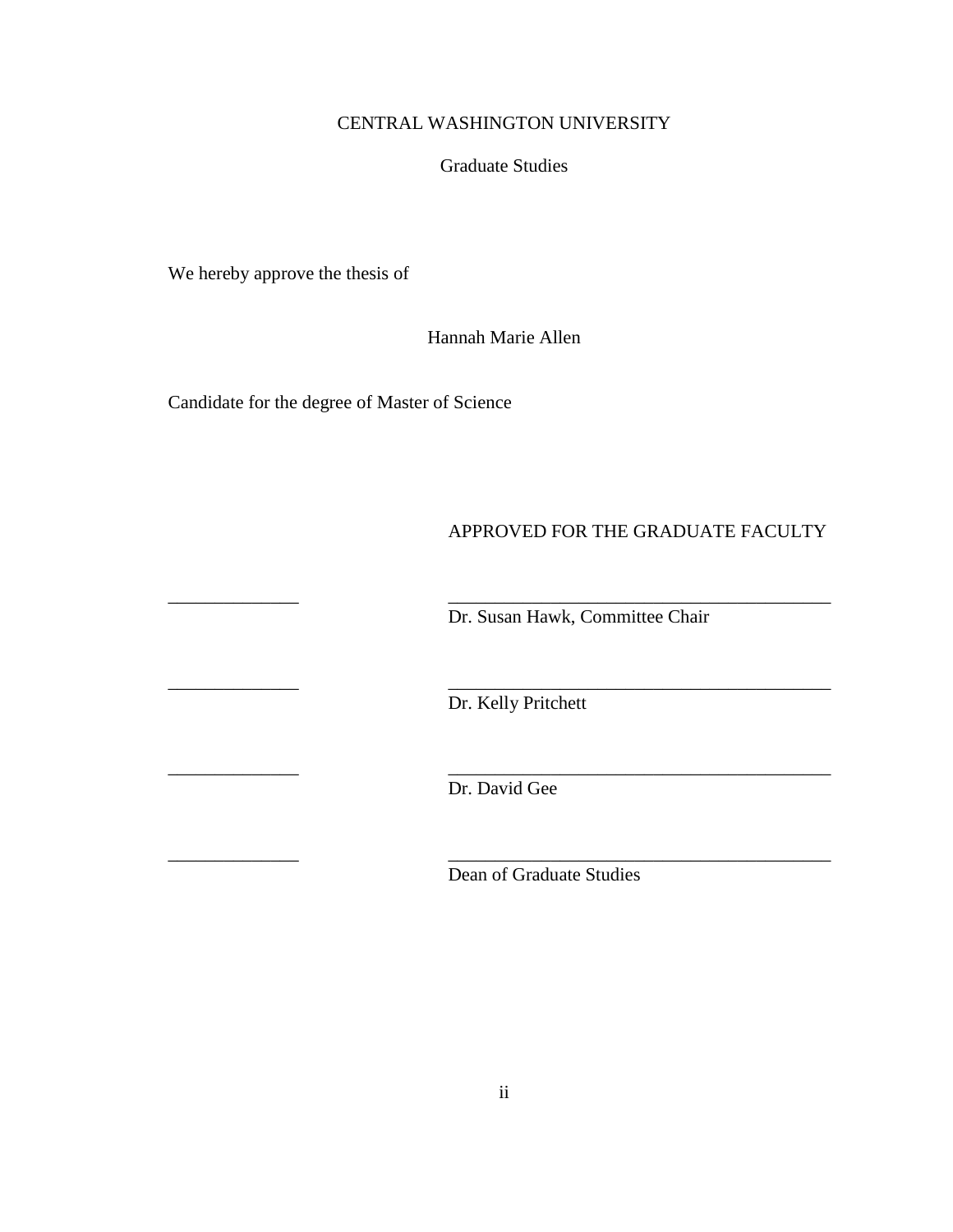### **ABSTRACT**

# THE EFFECTS OF AUTONOMOUS MOTIVATION AND IMPLEMENTATION PLANNING ON DIETARY GOAL ADHERENCE AMONG PERSONAL TRAINING CLIENTS

by

Hannah Allen

June 2018

Personal Fitness Trainers working within their scope of practice are in a unique position to encourage client adherence to dietary changes that are aligned with the Dietary Guidelines for Americans (DGA). Some research shows that the quality of an individual's motivation may play a role in goal success, and that implementation planning may be an effective goal adherence promotion strategy for those with high quality autonomous motivation. However, little is known regarding this relationship between type of motivation, implementation planning, and goal adherence among personal training clients interested in improving their dietary habits. This 6-week mixed methods study sought out female personal training clients at a public comprehensive university who were interested in improving their dietary habits (n=19). All participants were presented with information about the DGA and asked to set a daily dietary goal to bring their diet in tighter alignment with those guidelines. They were asked to rate their source of motivation for the goal as either autonomous or controlled. Participants were randomly assigned to one of two groups: Control group (C), or (2) Implementation Planning group (IP) both of which tracked goal adherence and reasons for non-adherence on a daily basis. In addition, IP participated in weekly implementation planning sessions.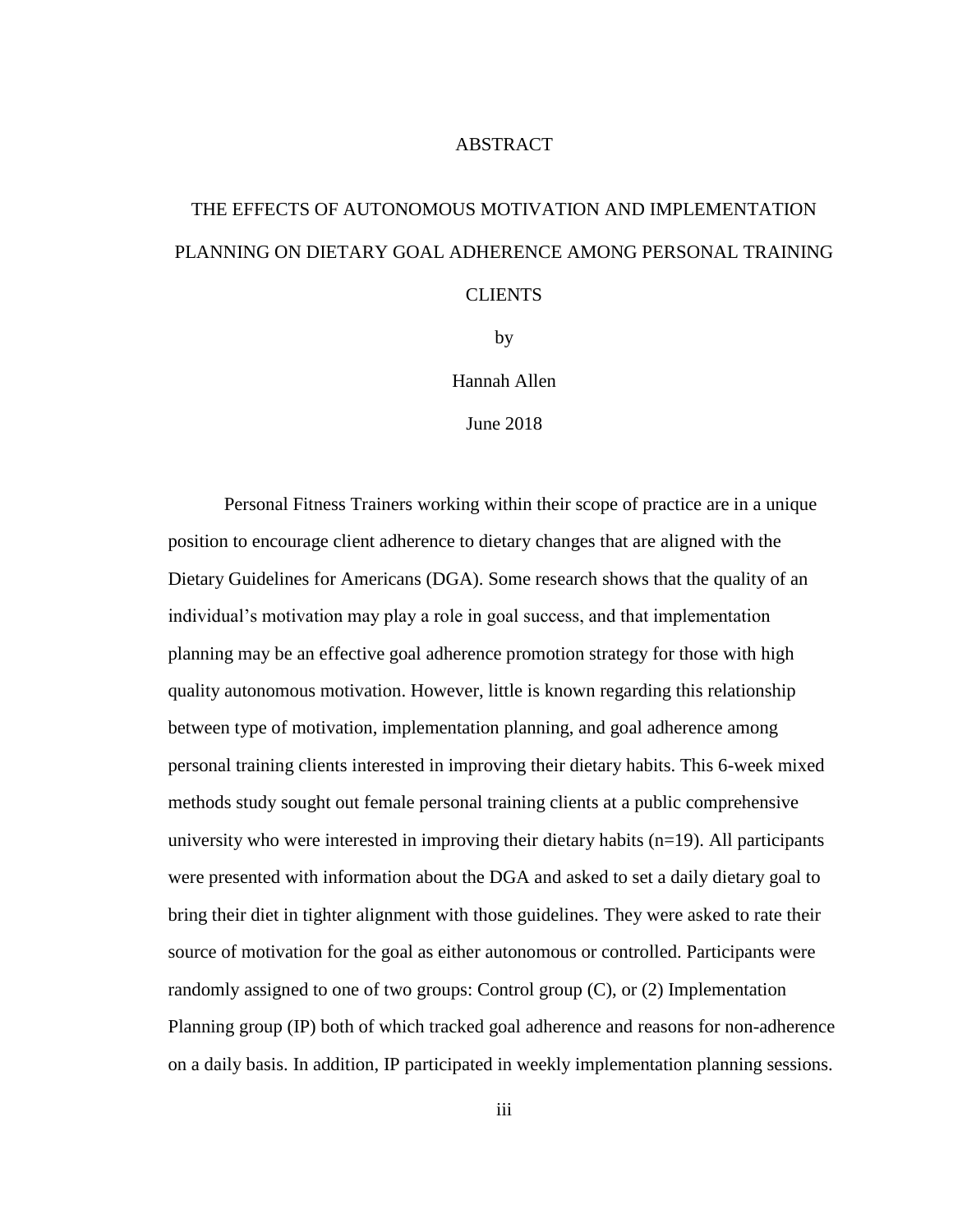Results suggested that participants adhered to their self-selected daily dietary goals approximately 62% of the time, irrespective of group assignment. No significant correlation was found between the source of motivation, implementation planning, and adherence, although the small sample size makes it difficult to determine whether the lack of correlation was valid or due to low statistical power. In conclusion, more research needs to be conducted to determine what factors influence successful dietary change.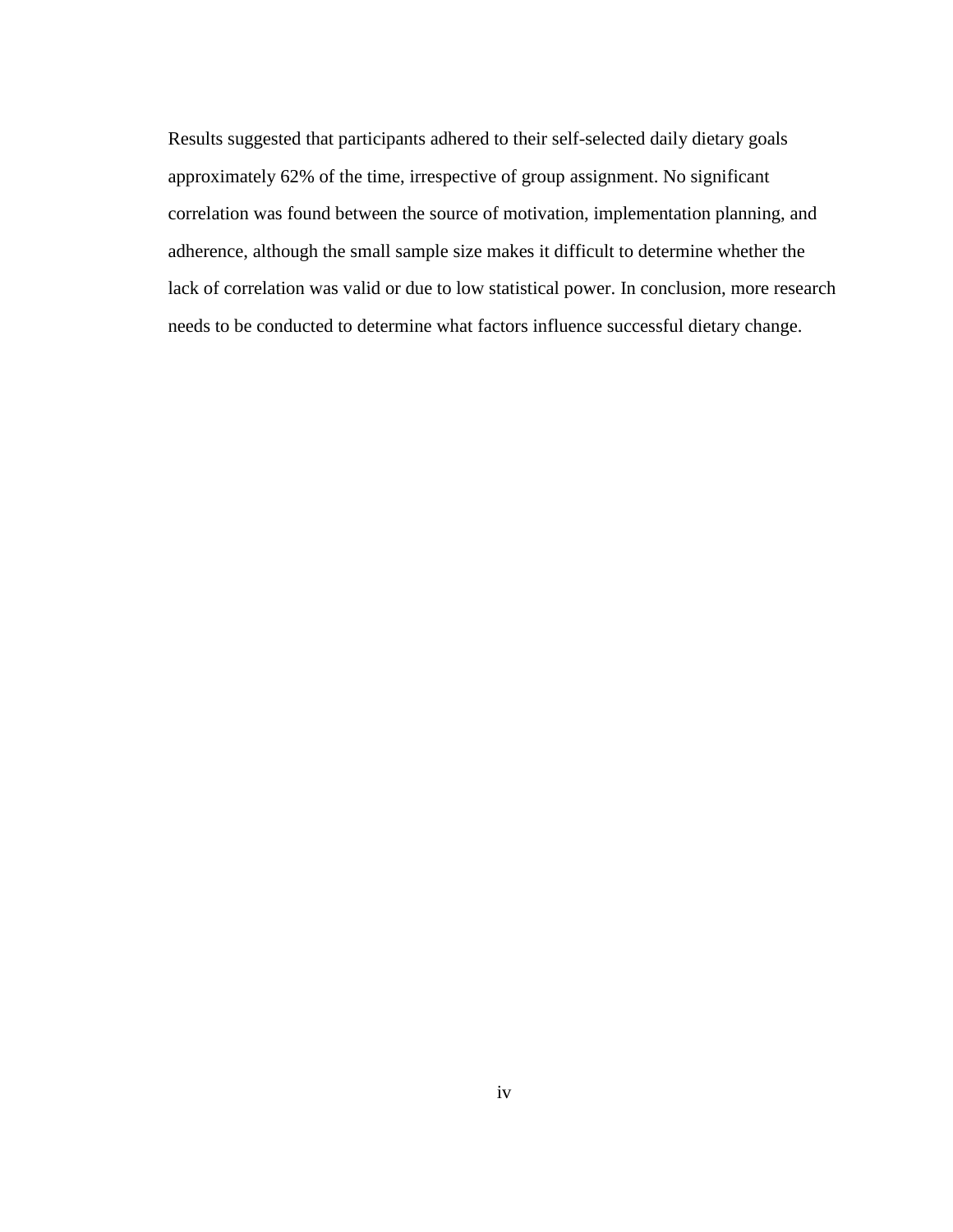#### ACKNOWLEDGMENTS

I would like to thank my wonderful committee members, Dr. Kelly Pritchett and Dr. David Gee, for their invaluable feedback and encouragement. To my committee chair, Dr. Susan Hawk, thank you for giving me the freedom to research what I am passionate about, and for keeping me calm and grounded. Your belief in me helped me to believe in myself. To my super smart husband, Joel, thank you for supporting me and helping me with the statistics for this study. And finally, to my Savior, thank you for guiding me through the trials that allowed me to mature and grow.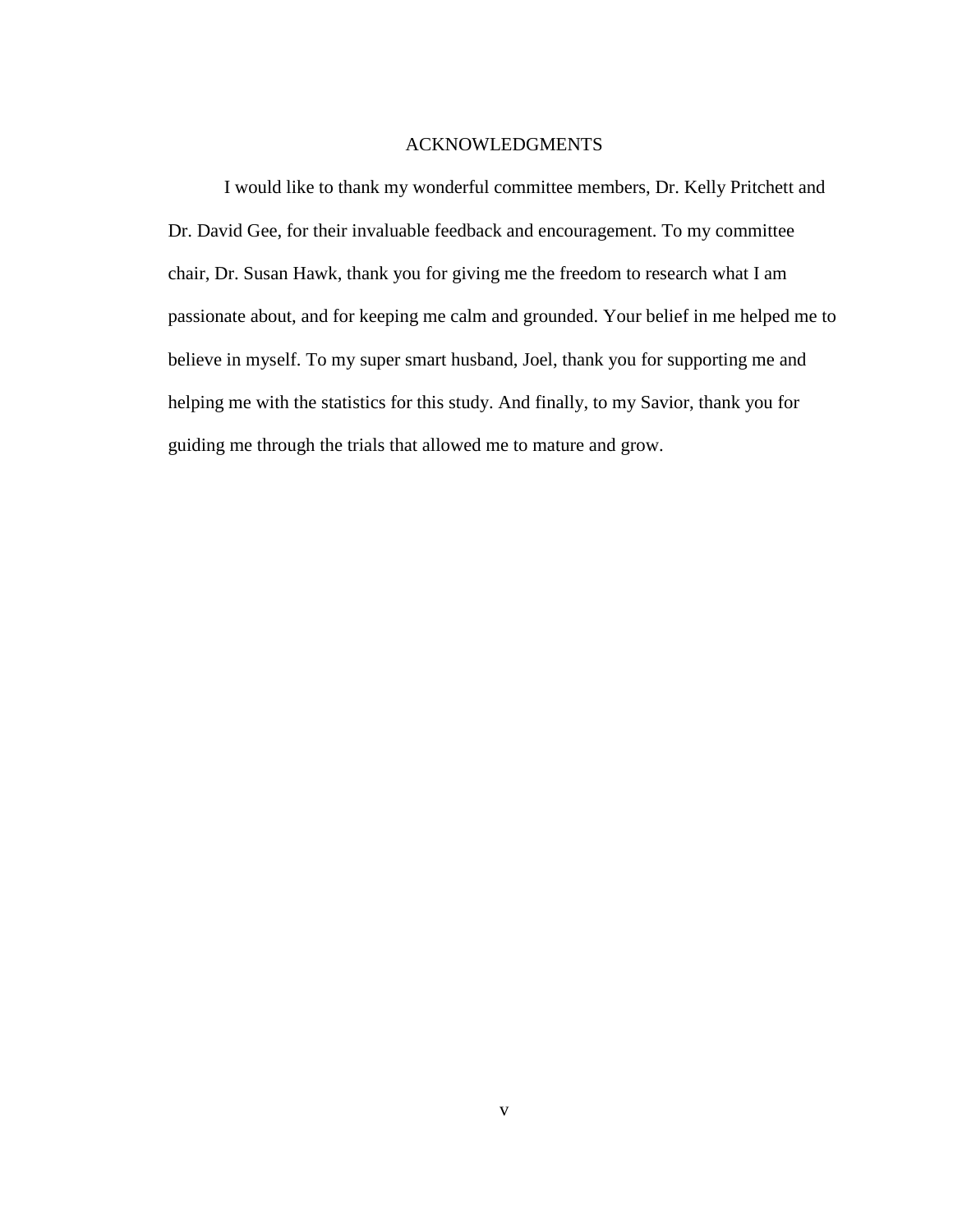| Chapter     | Page |
|-------------|------|
|             |      |
|             |      |
| $_{\rm II}$ |      |
|             |      |
|             |      |
|             |      |
|             |      |
|             |      |
|             |      |
|             |      |
|             |      |
|             |      |
|             |      |
|             |      |
|             |      |

# TABLE OF CONTENTS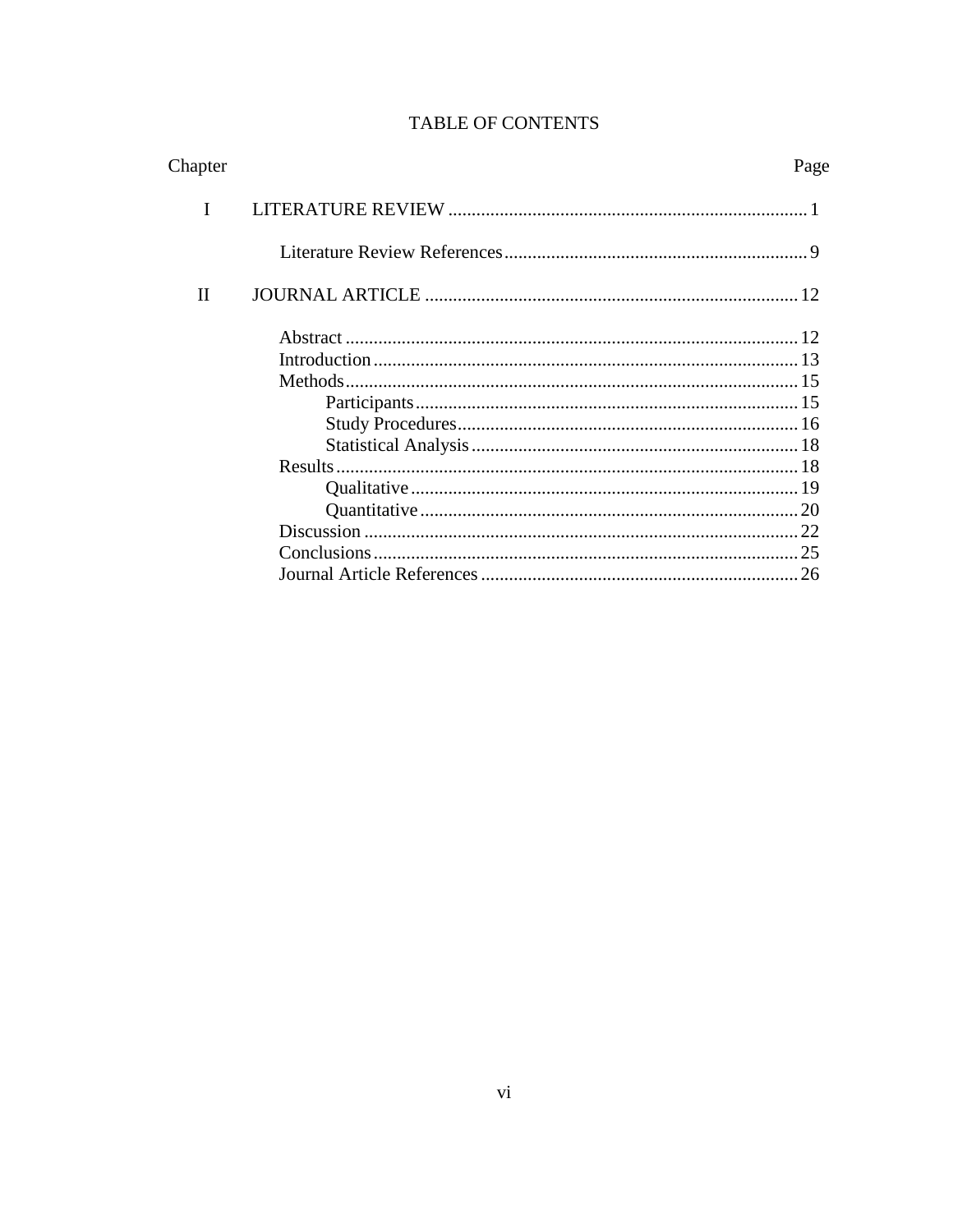# LIST OF TABLES

| Table |                                                                              | Page |
|-------|------------------------------------------------------------------------------|------|
|       |                                                                              |      |
|       | Correlations of autonomous motivation and controlled motivation with dietary |      |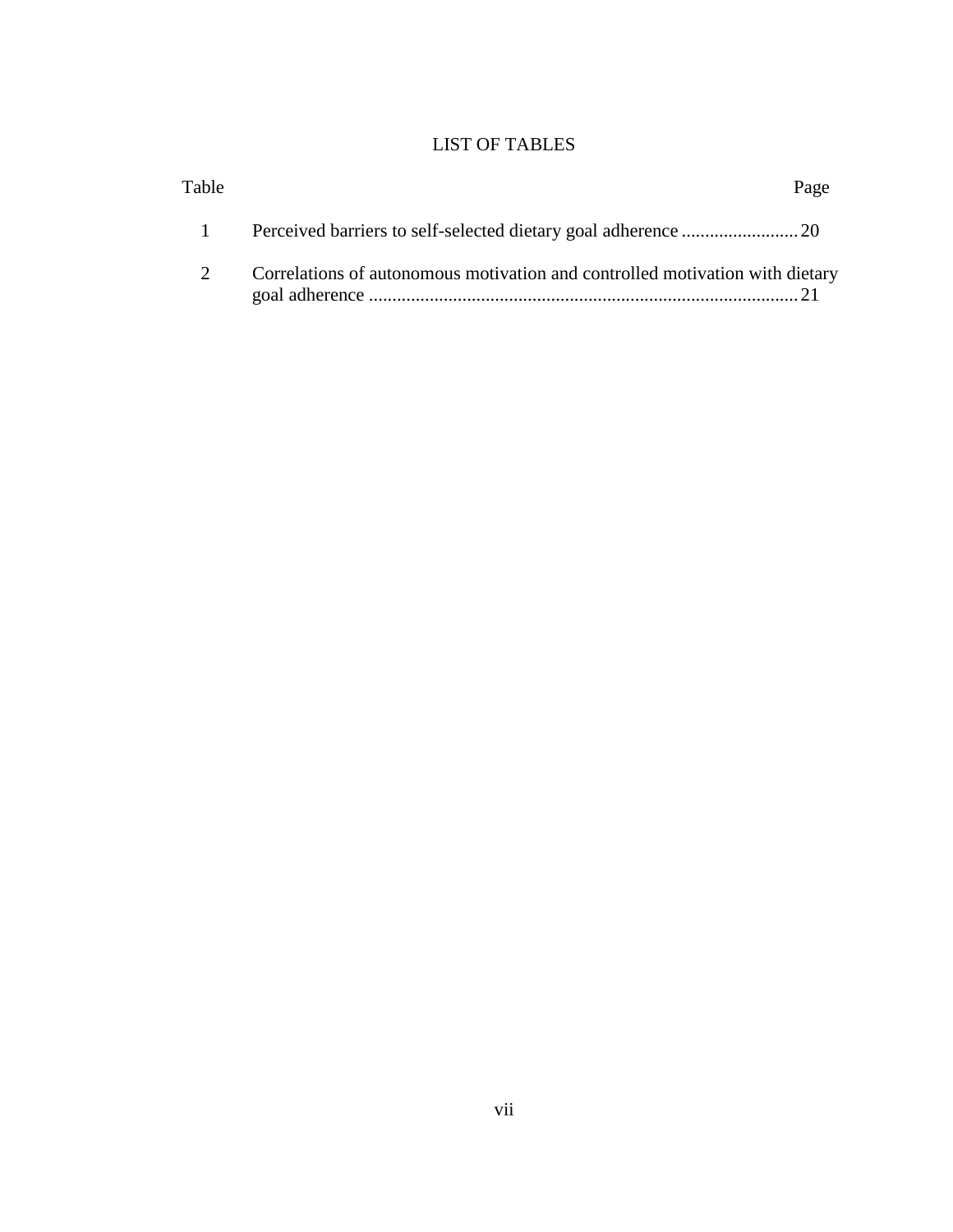# LIST OF FIGURES

| Figure | Page |
|--------|------|
|        |      |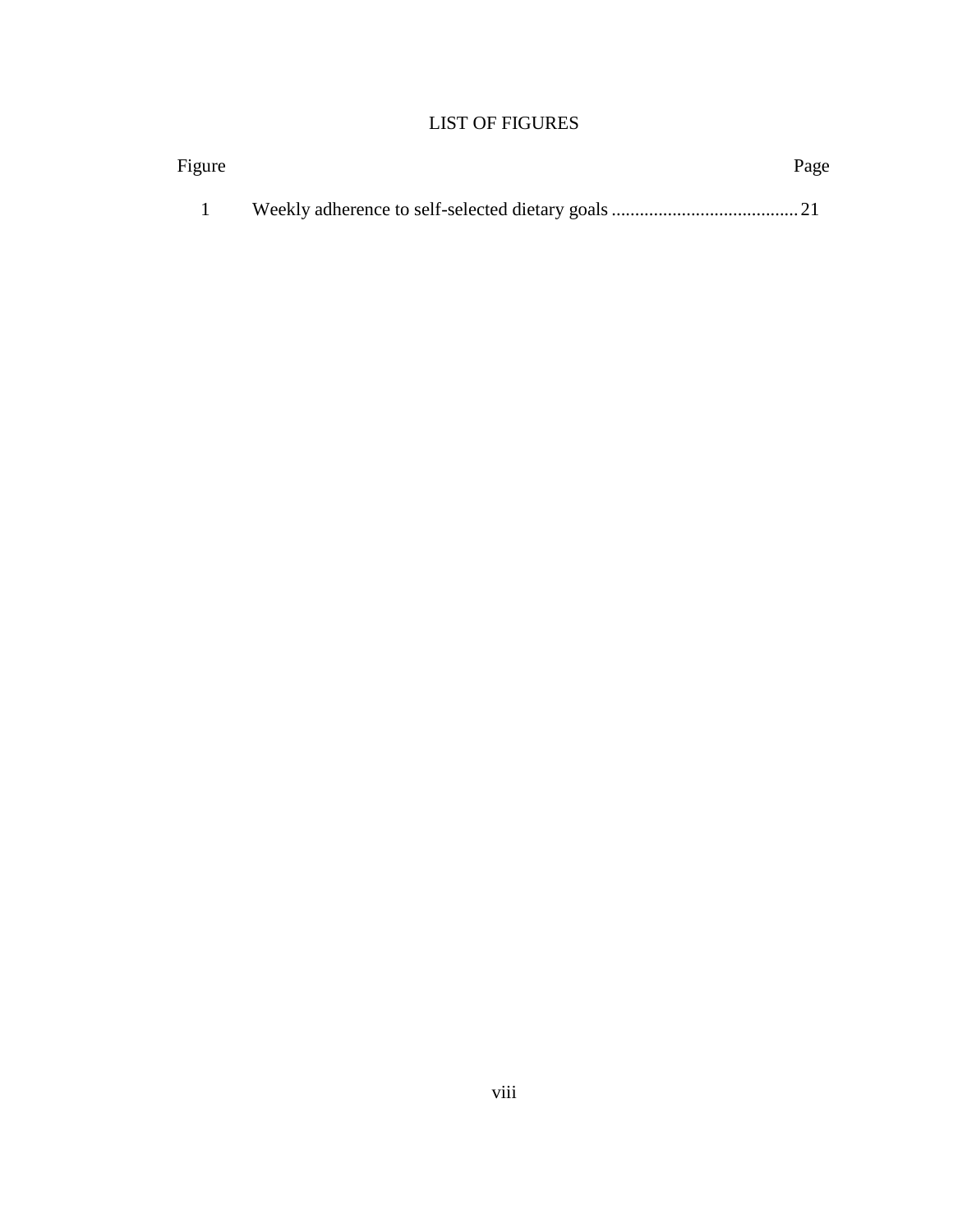#### **CHAPTER I**

#### **LITERATURE REVIEW**

Promoting adherence to healthy habits is a challenge in both the medical and fitness fields. Lack of patient adherence to prescribed medications, dietary and lifestyle changes, and other treatments may account for more than 125,000 deaths per year in the United States alone (1). Additionally, non-adherence to medical treatment regimens contributes to an increased disease risk, decreased quality of life, and a significant financial burden upon the healthcare system, as it has been correlated with increased hospital readmission and length of stay (1,2). Studies have shown that adherence rates do not appear to be correlated with factors such as socioeconomic status, education, sex, race, or ethnicity. This indicates that non-adherence is a widespread issue, and one that is not unique to the medical field (1).

In addition to low adherence to medical regimens, adherence to both physical activity and dietary recommendations is severely lacking among Americans. Of interest is the link between a lack of adherence to a healthy diet and exercise regimen in the development of chronic diseases. A 2012 study found that approximately 10% of Disability Adjusted Life Years could be attributed to dietary risk factors and sedentary behaviors (3). Furthermore, approximately 80% of cases of Type II Diabetes, cardiovascular disease, and stroke could be prevented if poor diet and lack of exercise, and other risk factors such as cigarette smoking, could be eliminated (4).

The health risks associated with poor diet alone are numerous. Diets low in whole grains, fiber, and omega-3 fatty acids are associated with an increased risk of developing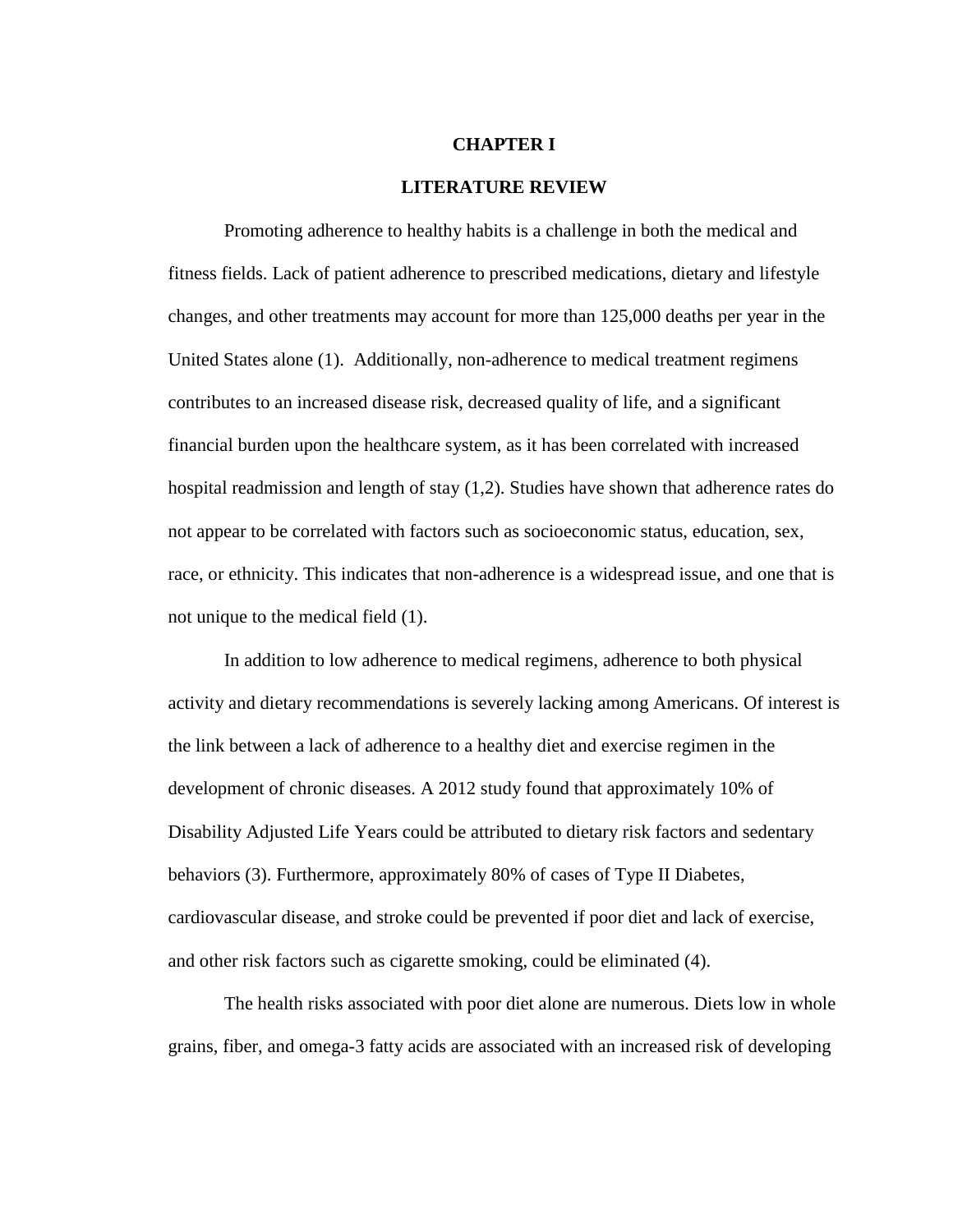type II diabetes, colorectal cancers, and ischemic heart disease, respectively (3). Additionally, diets that do not adhere to the fruit, vegetable, and fish consumption recommendations are associated with an increased risk of obesity and mortality worldwide (5). It is estimated that upwards of 5.6 million premature deaths globally may be ascribed to a low consumption of fruit and vegetables (6). Conversely, diets that adhere more closely to fruit and vegetable intake guidelines are associated with improved weight management and a decreased risk of developing cardiovascular disease, certain cancers, and all-cause mortality (6,7). A diet rich in vegetables and fruits is also associated with improved psychological well-being as well as a decrease in BMI, waist circumference, and fasting serum insulin (8,9).

Despite the risks associated with non-adherence, Americans are failing to meet most of the dietary guidelines. The typical American only meets the dietary guidelines for meat, total grains, and beans. They tend to consume far too much saturated fat, trans fat, added sugar, and sodium (10). Cavallo et al. found that only 2% of 1197 participants regularly met the 2010 Dietary Guidelines for Americans (8). Regarding specific food groups, Krebs-Smith et al. concluded that, among men and women aged 19-30, over 80% fell short of the recommendations for fruit, vegetable, and milk consumption. Greater than 99% did not regularly consume adequate amounts of whole grains (10). Similarly, Larson et al. found that young adults only consumed approximately half of the recommended servings of produce (11). These and similar studies demonstrate the high degree of discrepancy between the DGA and actual dietary habits of Americans.

These discrepancies are not attributable to a single cause. Rather, a multitude of environmental and psychosocial factors may contribute to a lack of adherence to dietary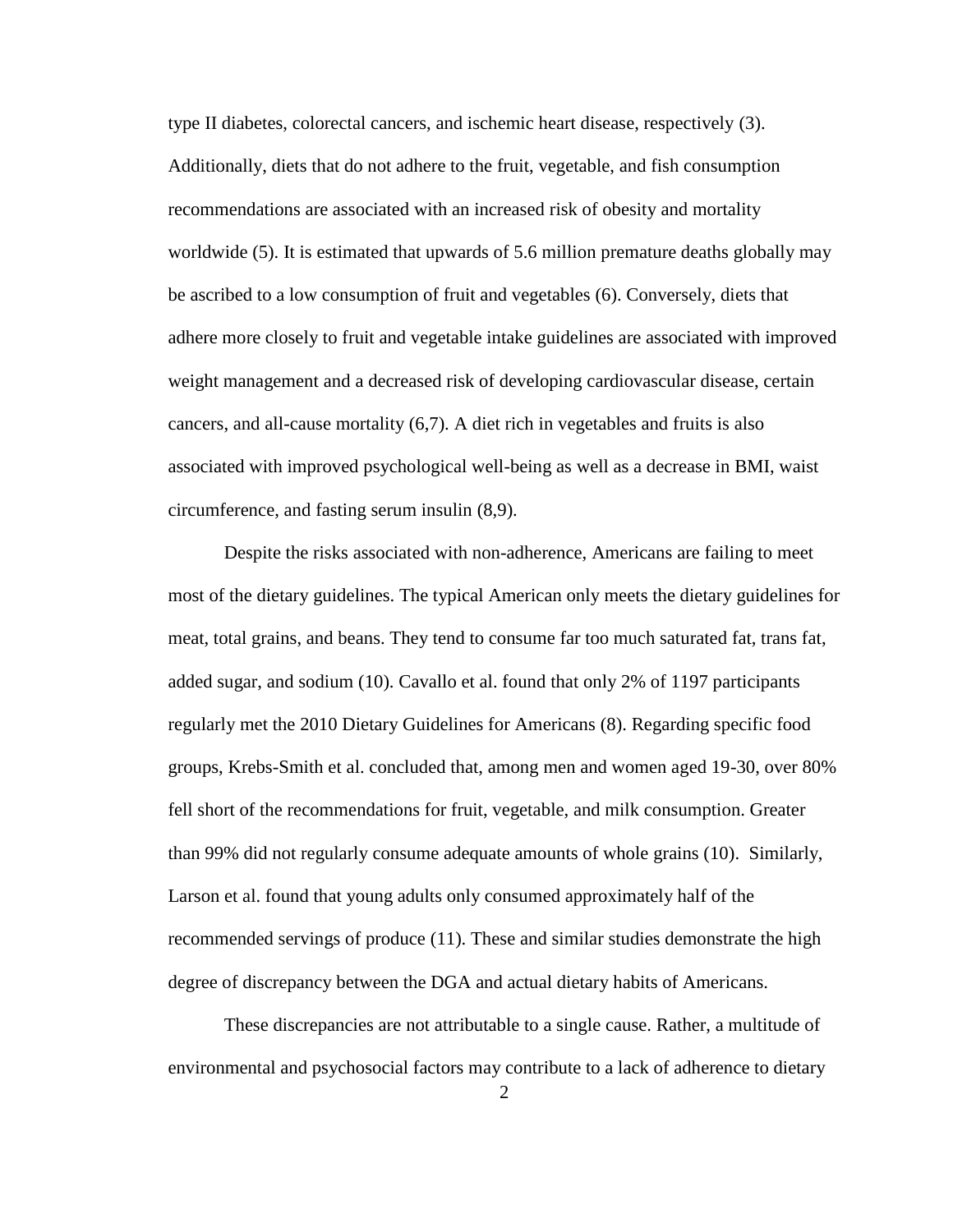recommendations and healthful eating patterns. Among the environmental factors, a perceived lack of time due to family, work, and school obligations is a frequently reported hindrance to fruit and vegetable consumption and healthful eating overall (5,12– 15). This has been shown to be true across ethnicities and genders. However, older adults do not tend to perceive a lack of time as a barrier to healthy eating as frequently as younger adults. Unsurprisingly, women who reported time as a perceived barrier to consuming healthful foods were more likely to eat fast food and less likely to ingest adequate amounts of fruits and vegetables (15).

Low socioeconomic status and a perceived high cost of healthy foods are additional barriers to adherence to the DGA, especially among older adults. Yet, although low socioeconomic status is associated with poorer adherence to dietary guidelines (especially regarding fruit and vegetable consumption) some people with low incomes are still able to meet the dietary guidelines. Some women who were classified as low socioeconomic status had cooking skills, adequate nutrition knowledge, high self-efficacy regarding food, and planned meals and shopping trips ahead of time. Thus, they were more likely to eat healthful diets despite their limited budgets (16).

A perceived lack of access to and unavailability of healthful foods, particularly fresh fruits and vegetables, is an additional contributing factor to a lack of adherence to a healthy diet. This has been reported across ethnic groups, but especially among Hispanic immigrants and African Americans (7,13). Additional environmental factors that are correlated with unhealthy eating habits include the political environment and food advertisements (17).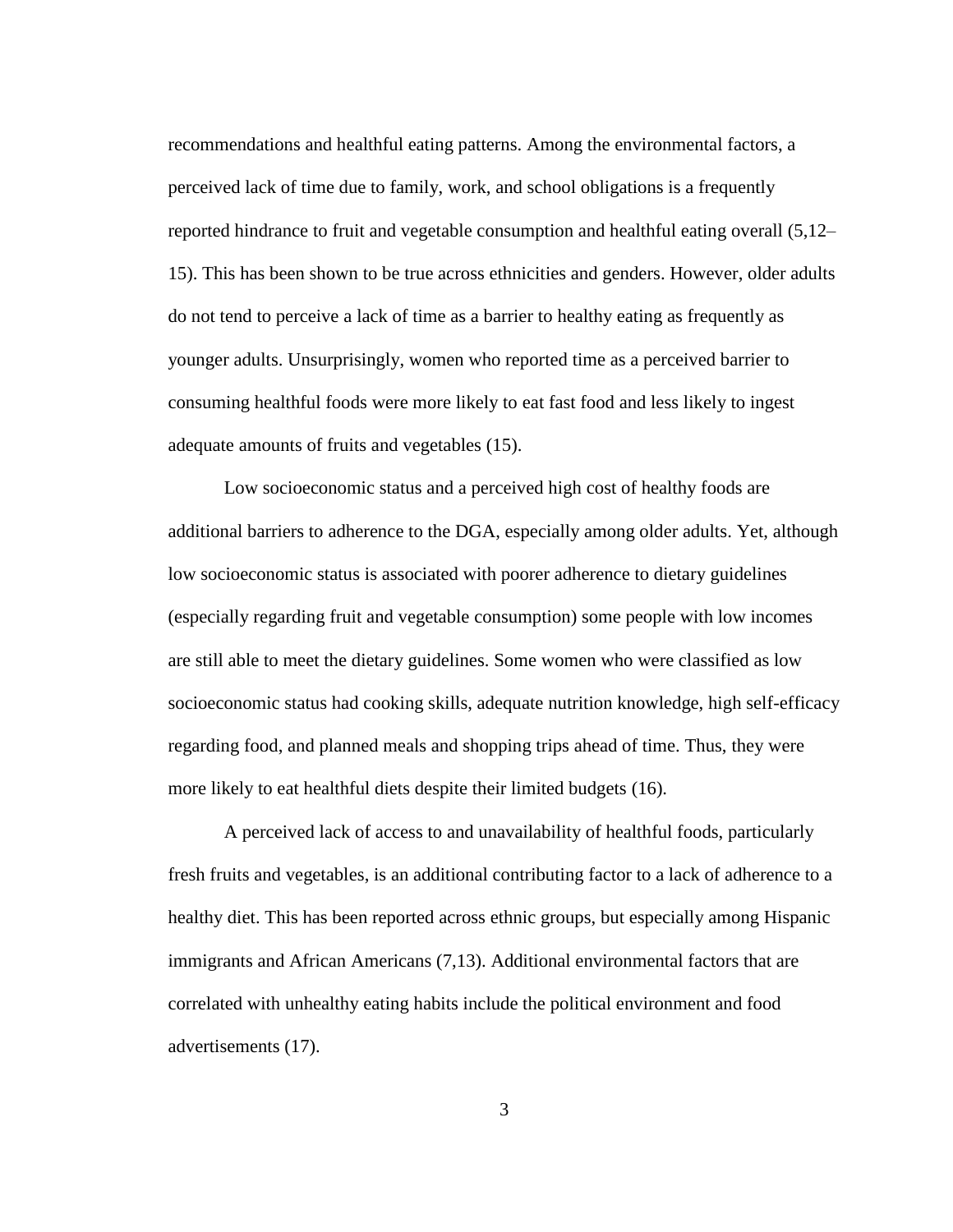Psychosocial factors can also act as barriers to adherence to national dietary guidelines. Common psychosocial barriers among individuals include a perceived lack of motivation or lack of desire to change (12,18). Kearney et al.7 found that 15% of adults surveyed did not wish to change their diet, with a low level of education being a primary influencer of this attitude(12). This lack of desire to change eating habits may be due to inadequate knowledge of how typical eating habits negatively impact health, or simply due to ambivalence.

Furthermore, a perceived lack of willpower is associated with a lack of adherence to dietary recommendations (14,18). A 1999 attitudinal survey revealed that 18% of those surveyed believed a lack of willpower to be a barrier to healthful dietary behaviors(18). The results of a similar study showed that 44.6% of participants perceived a lack of willpower as a barrier to healthy eating  $(14)$ . In these studies, those who perceived a lack of willpower as a barrier were more likely to consume fast food two times or more per week, consume sugar-sweetened beverages, and eat fewer fruits, vegetables, and meals cooked at home (14).

In an umbrella review, Sleddens et al. stated that dietary behaviors are in part influenced by an individual's perceptions of control and efficacy. The results of the review revealed that the psychosocial factors of self-efficacy, perceived behavioral control, motivation, and self-regulation were related to dietary behaviors (17).

Considering the low adherence to dietary recommendations among Americans, it is vital for those who are in a position to influence eating behaviors to take advantage of opportunities to promote adherence to the DGA. Approximately 70% of exercise professionals surveyed reported that their clients adhere to their recommendations at least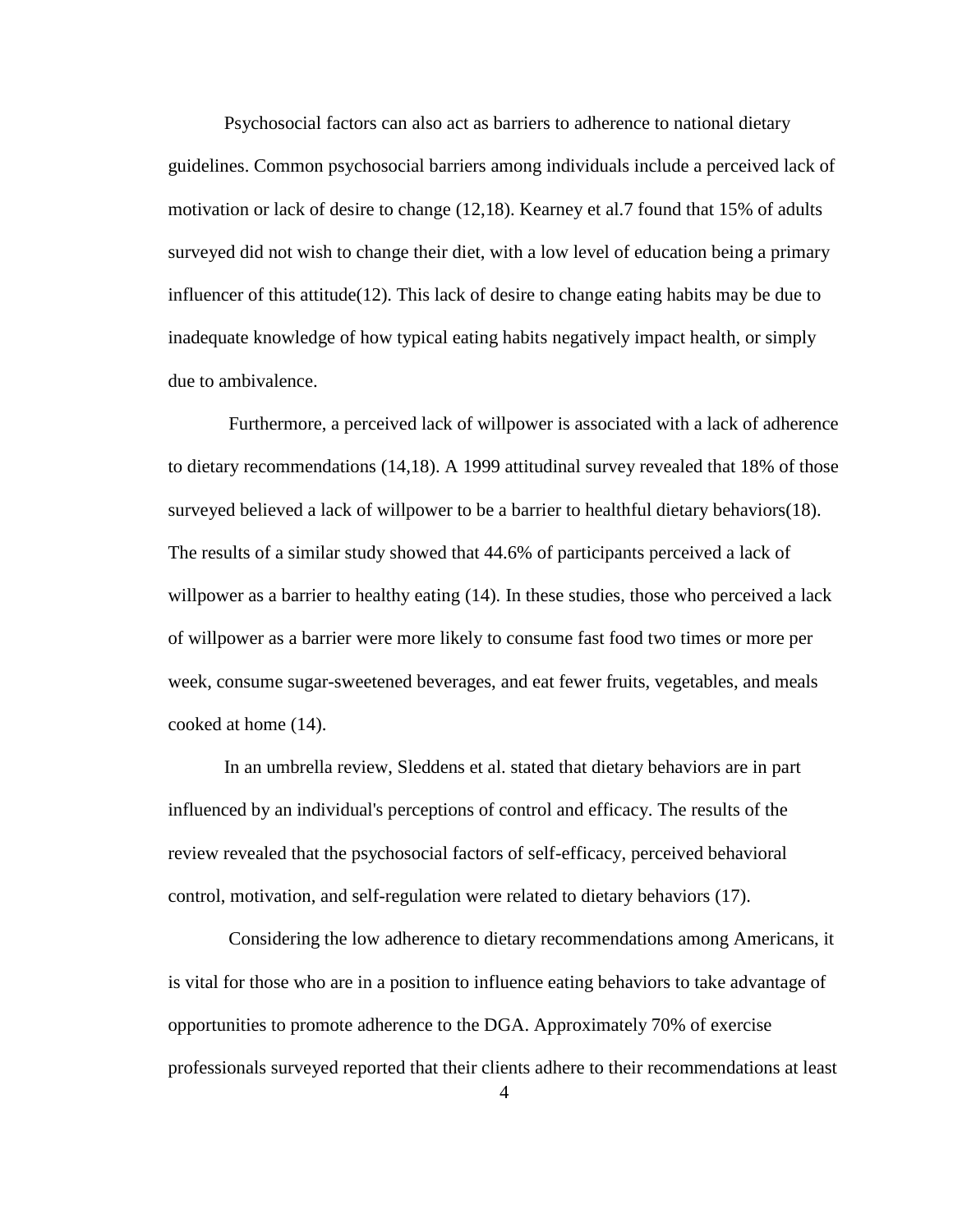a quarter of the time, supporting the idea that personal trainers are perfectly poised to 1) help clients recognize and overcome barriers to healthy eating, 2) educate the population about the DGA, and 3) promote adherence to the DGA (19,20). Most personal trainers feel that, to be successful, they must provide nutrition assistance and education (21). However, recent research shows that personal trainers are venturing outside of their scope of practice in an attempt to improve client nutrition and adherence (20–24). According to Ohio's "Unauthorized Practice of Dietetics," exercise professionals should only provide general, non-medical nutrition guidance that is in line with national recommendations (24). Studies have revealed that upwards of 75% of personal trainers of various educational levels provide nutrition advice that is outside their scope of practice (21–23). Even more alarmingly, approximately half of the personal trainers surveyed in a similar study admitted to providing specific nutrition advice regarding the management of chronic diseases (25). Mckean et al. found that many exercise professionals had essentially provided medical nutrition therapy regarding heart disease (51%), diabetes and blood glucose control (48.3%), food allergies and intolerances (34.6%), and eating disorders (31.8%) (23).

Not only are a large portion of fitness professionals venturing outside of their scope of practice to provide nutritional guidance, but the advice they provide is rarely in line with the DGA. Many personal trainers consider these recommendations to be impractical or not applicable to their clients (21). For example, one personal trainer stated that "...the guidelines are incorrect in that they promote too much cereal grains and not enough fats" (21). This qualitative study found that, in general, personal fitness trainers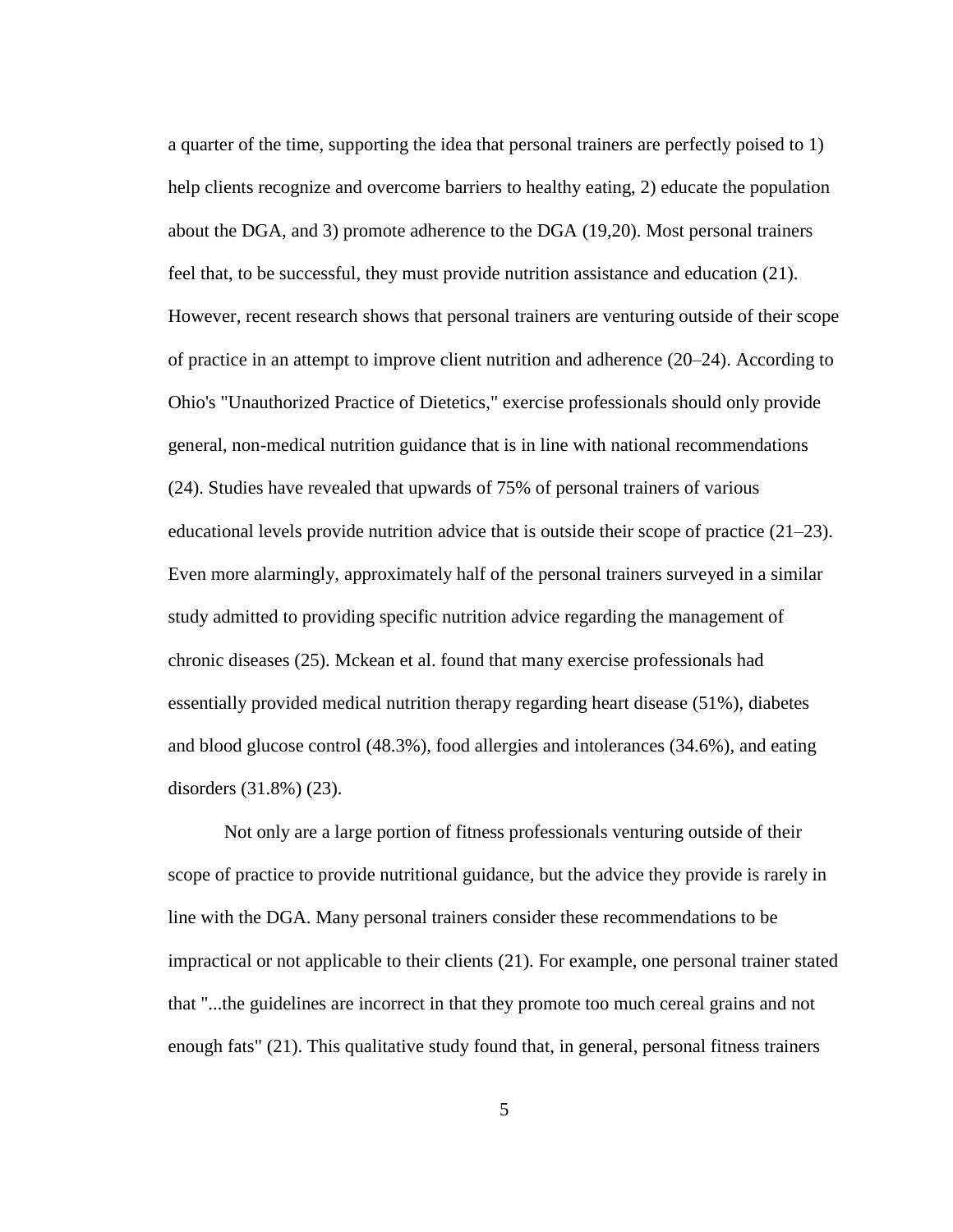are not giving evidence-based nutrition advice to their clients. Rather, many are giving dietary advice based on anecdotal evidence or popular diet trends (21). Another study found that over half of personal trainers believed that recommending 1 gram of protein per kilogram of body weight per day was appropriate, and that dehydration was indicated by a loss of body mass of 10% or more (20). Taken together, these studies reveal that personal trainers are largely misinformed about basic nutrition principles and recommendations. When personal trainers step outside their scope of practice by offering dietary advice, serious consequences can arise. For example, in the case of Capati v Crunch Fitness, incorrect nutrition advice from a personal trainer resulted in the death of a client (24).

Despite the alarming trend of fitness professionals providing nutrition advice that breaches their scope of practice, there are several strategies that they can safely utilize to help promote adherence to healthy eating behaviors. Of these various strategies, research has shown that theory-based interventions are more successful at promoting long-term adherence to healthy behaviors than atheoretical interventions (26,27). Successful interventions for long-term maintenance of a healthy diet tend to be based on the social cognitive theory (SCT), the transtheoretical model (TTM), or the self-determination theory (SDT). Of these, the SDT appears to be the least-studied approach (26).

The TTM, established by Prochaska and DiClemente, is based on the theory that individuals experience five stages during the change process. These stages consist of precontemplation, contemplation, preparation, action, and maintenance. The process of progression from stage to stage can be described as either cognitive or behavioral, depending upon the stage. Underlying this progression are the concepts of self-efficacy,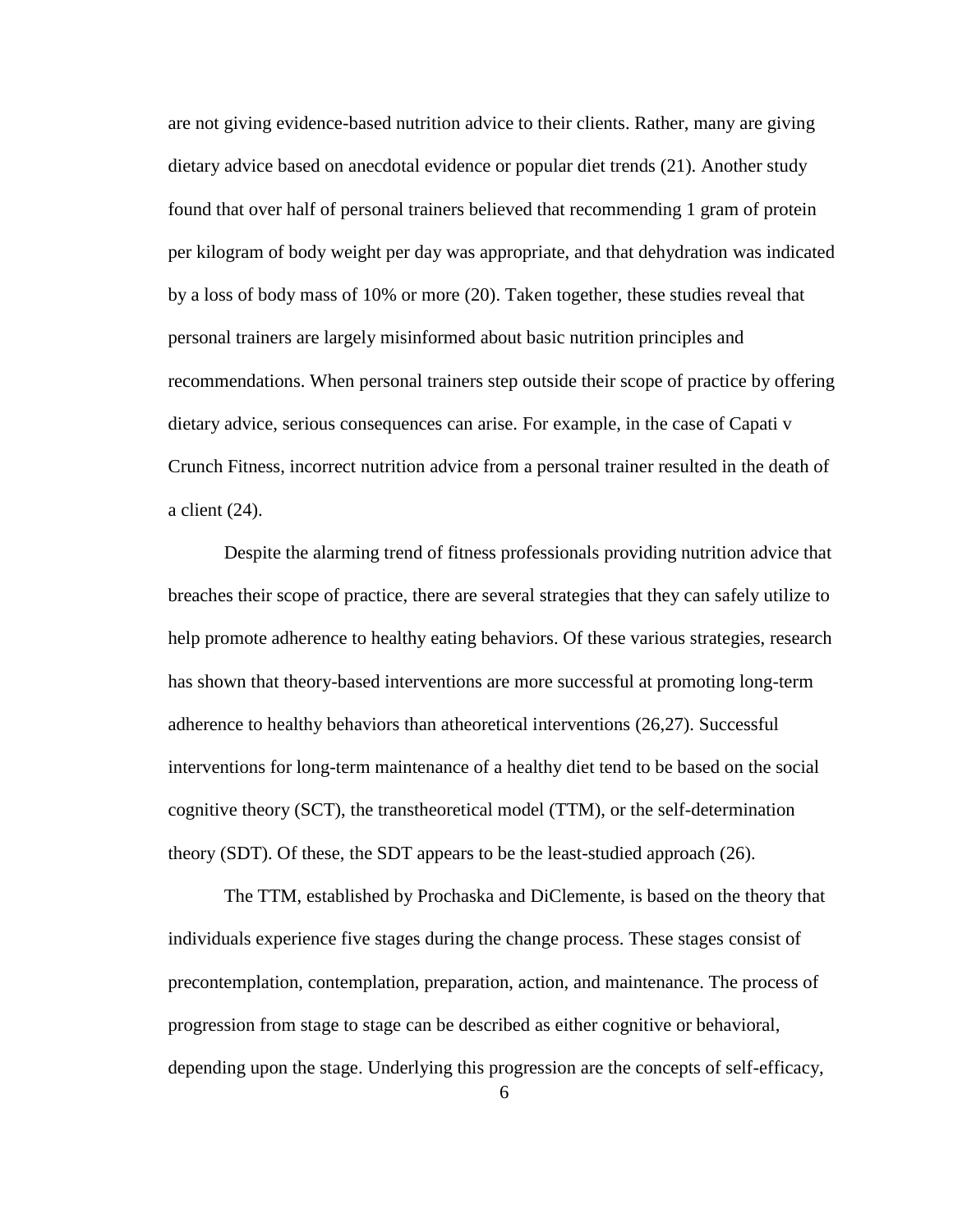which is the belief in one's ability to perform the desired behaviors required to meet a goal, and decisional balance, which is the process of weighing the costs and benefits of a change in behavior (26).

The SCT, developed by Bandura, explains that both personal and environmental factors interact to influence behavior change. Similar to the TTM, the SCT places high importance on self-efficacy and self-regulation in the process of behavior change31. The SDT proposes that behavior is the result of the type or quality of motivation. Motivation quality can range from complete amotivation to extrinsic motivation to intrinsic motivation. Intrinsic motivation is the most likely to promote autonomy and produce lasting behavior change, while extrinsic motivation is less likely to result in desirable behavioral change outcomes (26). When the human needs for relatedness, competence, and autonomy are supported, the SDT proposes that higher quality motivation can be achieved, resulting in improved goal attainment and adherence (28). Implementation planning, which is the process of developing strategies for goal achievement, often develops spontaneously among those with high quality intrinsic motivation. This may be one link between experiencing motivation to reach a goal and actually adhering to the necessary behaviors (29). In 2010, Webber et al. found that a larger ratio of autonomous (intrinsic) to controlled (extrinsic) motivation was predictive of greater adherence to self-monitoring of behaviors and greater weight loss among 66 women, supporting the claims of the SDT(30). Specific constructs of these various theoretical approaches that have been associated with long term adherence to healthful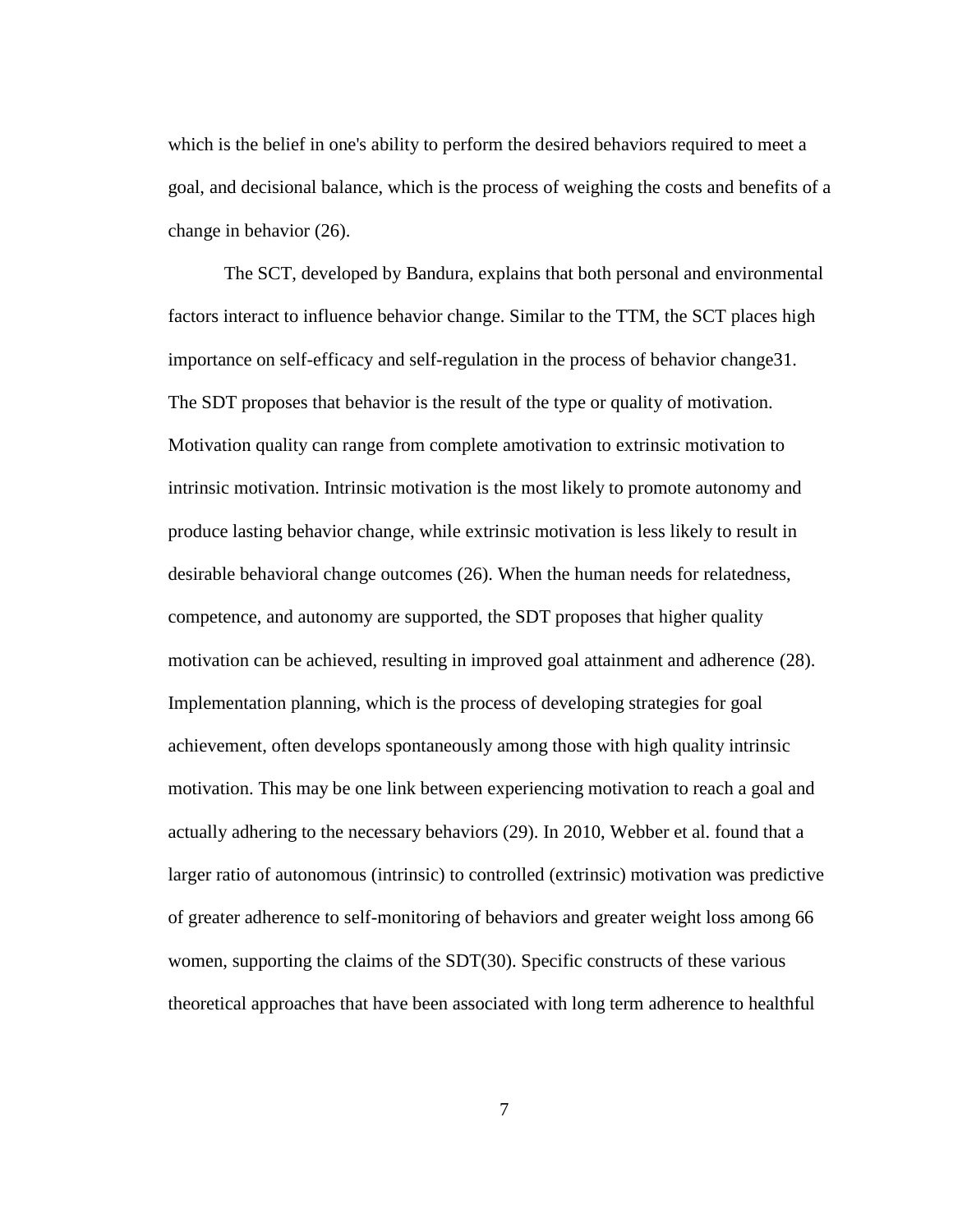eating patterns include a focus on self-efficacy, the quality/type of motivation, and person-centered autonomy-supportive counseling (27,31).

Within a personal trainer's scope of practice, constructs from self-determination theory may be used in conjunction with implementation planning to promote client adherence to the DGA. Personal fitness trainers can promote quality motivation by meeting the human needs of relatedness, competence, and autonomy. By forming a personal connection with their clients, they can satisfy the need for relatedness. By teaching skills and providing opportunities to succeed, they can fulfill the need for competence. Finally, by allowing clients to make their own decisions and set their own goals, personal trainers can foster a sense of autonomy within their clients.

#### **Conclusions**

Future research should focus on specific constructs of theory-based interventions and their impact on adherence to healthy eating habits. More specifically, studies should prioritize seeking out methods that can be utilized by fitness professionals to positively influence client dietary adherence while remaining within their scope of practice.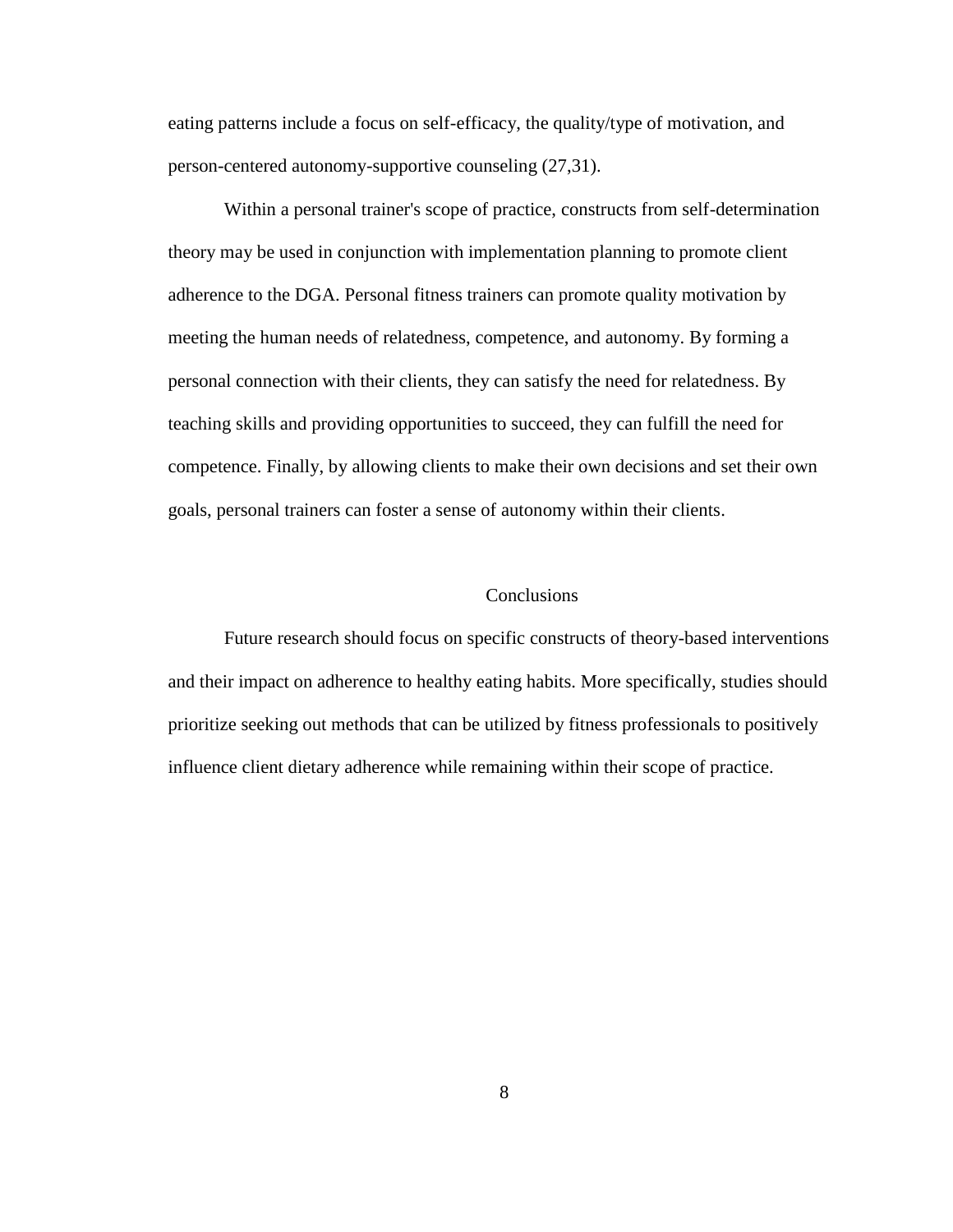### **LITERATURE REVIEW REFERENCES**

- 1. Atreja A, Bellam N, Levy S. Strategies to Enhance Patient Adherence: Making it Simple. Medscape Gen Med. 2005;7(1):1–7.
- 2. Donovan J. Patient Decision Making: The Missing Ingredient in Compliance Research. Int J Technol Assess Health Care. 1995;11(3):443–55.
- 3. Lim SS, Vos T, Flaxman AD, Danaei G, Shibuya K, Adair-Rohani H, et al. A comparative risk assessment of burden of disease and injury attributable to 67 risk factors and risk factor clusters in 21 regions, 1990–2010: a systematic analysis for the Global Burden of Disease Study 2010. The lancet. 2013;380(9859):2224–2260.
- 4. Schuette SA, Cordero E, Slosburg K, Addington EL, Victorson D. A Scoping Review of Positive Lifestyle and Wellness Interventions to Inform the Development of a Comprehensive Health Promotion Program:"HealthPro." Am J Lifestyle Med. 2017;1559827617704825.
- 5. Dijkstra SC, Neter JE, van Stralen MM, Knol DL, Brouwer IA, Huisman M, et al. The role of perceived barriers in explaining socio-economic status differences in adherence to the fruit, vegetable and fish guidelines in older adults: a mediation study. Public Health Nutr. 2015;18(5):797–808.
- 6. Aune D, Giovannucci E, Boffetta P, Fadnes LT, Keum N, Norat T, et al. Fruit and vegetable intake and the risk of cardiovascular disease, total cancer and all-cause mortality–a systematic review and dose-response meta-analysis of prospective studies. Int J Epidemiol. 2017;dyw319.
- 7. Yeh M-C, Ickes SB, Lowenstein LM, Shuval K, Ammerman AS, Farris R, et al. Understanding barriers and facilitators of fruit and vegetable consumption among a diverse multi-ethnic population in the USA. Health Promot Int. 2008;23(1):42–51.
- 8. Cavallo DN, Horino M, McCarthy WJ. Adult intake of minimally processed fruits and vegetables: associations with cardiometabolic disease risk factors. J Acad Nutr Diet. 2016;116(9):1387–1394.
- 9. Conner TS, Brookie KL, Carr AC, Mainvil LA, Vissers MC. Let them eat fruit! The effect of fruit and vegetable consumption on psychological well-being in young adults: A randomized controlled trial. PloS One. 2017;12(2):e0171206.
- 10. Krebs-Smith SM, Guenther PM, Subar AF, Kirkpatrick SI, Dodd KW. Americans do not meet federal dietary recommendations. J Nutr. 2010;140(10):1832–1838.
- 11. Larson N, Laska MN, Story M, Neumark-Sztainer D. Predictors of fruit and vegetable intake in young adulthood. J Acad Nutr Diet. 2012 Aug;112(8):1216–22.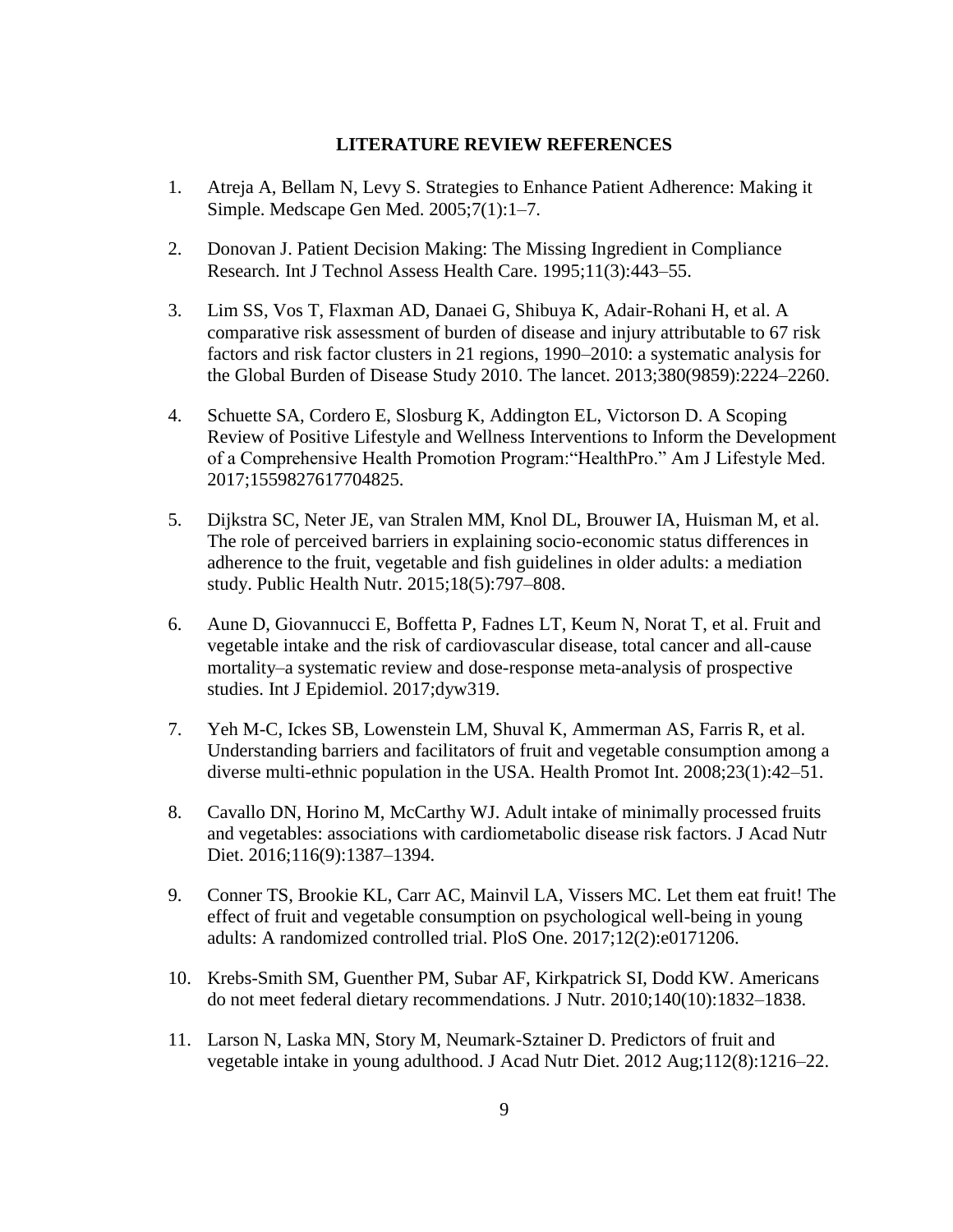- 12. Ashton LM, Hutchesson MJ, Rollo ME, Morgan PJ, Collins CE. Motivators and barriers to engaging in healthy eating and physical activity: A cross-sectional survey in young adult men. Am J Mens Health. 2017;11(2):330–343.
- 13. Lucan SC, Barg FK, Long JA. Promoters and barriers to fruit, vegetable, and fastfood consumption among urban, low-income African Americans—a qualitative approach. Am J Public Health. 2010;100(4):631–635.
- 14. Pinho MGM, Mackenbach JD, Charreire H, Oppert J-M, Bárdos H, Glonti K, et al. Exploring the relationship between perceived barriers to healthy eating and dietary behaviours in European adults. Eur J Nutr. 2017;1–10.
- 15. Welch N, McNaughton SA, Hunter W, Hume C, Crawford D. Is the perception of time pressure a barrier to healthy eating and physical activity among women? Public Health Nutr. 2009;12(7):888–895.
- 16. Williams L, Ball K, Crawford D. Why do some socioeconomically disadvantaged women eat better than others? An investigation of the personal, social and environmental correlates of fruit and vegetable consumption. Appetite. 2010;55(3):441–446.
- 17. Sleddens EF, Kroeze W, Kohl LF, Bolten LM, Velema E, Kaspers P, et al. Correlates of dietary behavior in adults: an umbrella review. Nutr Rev. 2015;73(8):477–499.
- 18. Kearney JM, McElhone S. Perceived barriers in trying to eat healthier–results of a pan-EU consumer attitudinal survey. Br J Nutr. 1999;81(S1):S133–S137.
- 19. Oprescu F, McKean M, Burkett B. Exercise professionals-could they be the forgotten public health resource in the war against obesity. J Sports Med Doping Stud. 2012;2:e122.
- 20. Weissman J, Magnus M, Niyonsenga T, Sattlethight A. Sports nutrition knowledge and practices of personal trainers. J Community Med Health Educ. 2013;3(254):2161–2171.
- 21. Barnes K, Ball L, Desbrow B. Personal trainer perceptions of providing nutrition care to clients: a qualitative exploration. Int J Sport Nutr Exerc Metab. 2017;27(2):186–193.
- 22. Akerson M. Investigating Personal Fitness Trainers' Qualifications. 2014 [cited 2017 Oct 10]; Available from: http://stars.library.ucf.edu/etd/3014/
- 23. McKean MR, Slater G, Oprescu F, Burkett BJ. Do the nutrition qualifications and professional practices of registered exercise professionals align? Int J Sport Nutr Exerc Metab. 2015;25(2):154–162.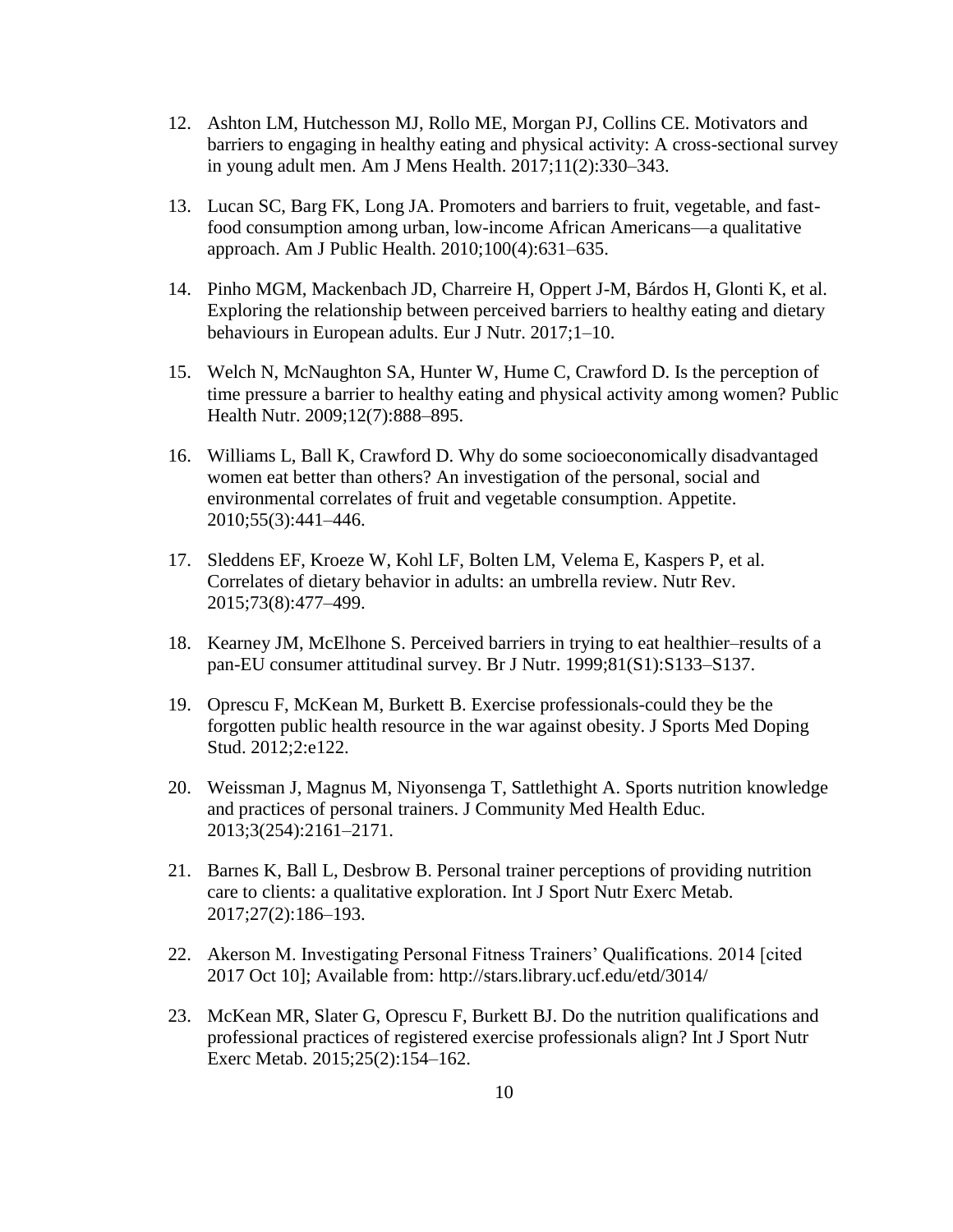- 24. Sass C, Eickhoff-Shemek JM, Manore MM, Kruskall LJ. Crossing the line: understanding the scope of practice between registered dietitians and health/fitness professionals. ACSMs Health Fit J. 2007;11(3):12–19.
- 25. Barnes K, Desbrow B, Ball L. Personal trainers are confident in their ability to provide nutrition care: a cross-sectional investigation. Public Health. 2016;140:39– 44.
- 26. Joseph RP, Daniel CL, Thind H, Benitez TJ, Pekmezi D. Applying psychological theories to promote long-term maintenance of health behaviors. Am J Lifestyle Med. 2016;10(6):356-368.
- 27. Vilaro MJ, Staub D, Xu C, Mathews AE. Theory-Based Interventions for Long-Term Adherence to Improvements in Diet Quality: An In-depth Review. Am J Lifestyle Med. 2016;10(6):369–376.
- 28. selfdeterminationtheory.org An Approach to human motivation & personality [Internet]. [cited 2018 May 19]. Available from: http://selfdeterminationtheory.org/
- 29. Koestner R, Otis N, Powers TA, Pelletier L, Gagnon H. Autonomous motivation, controlled motivation, and goal progress. J Pers. 2008;76(5):1201–1230.
- 30. Webber KH, Tate DF, Ward DS, Bowling JM. Motivation and its relationship to adherence to self-monitoring and weight loss in a 16-week Internet behavioral weight loss intervention. J Nutr Educ Behav. 2010;42(3):161–167.
- 31. Samdal GB, Eide GE, Barth T, Williams G, Meland E. Effective behaviour change techniques for physical activity and healthy eating in overweight and obese adults; systematic review and meta-regression analyses. Int J Behav Nutr Phys Act. 2017;14(1):42.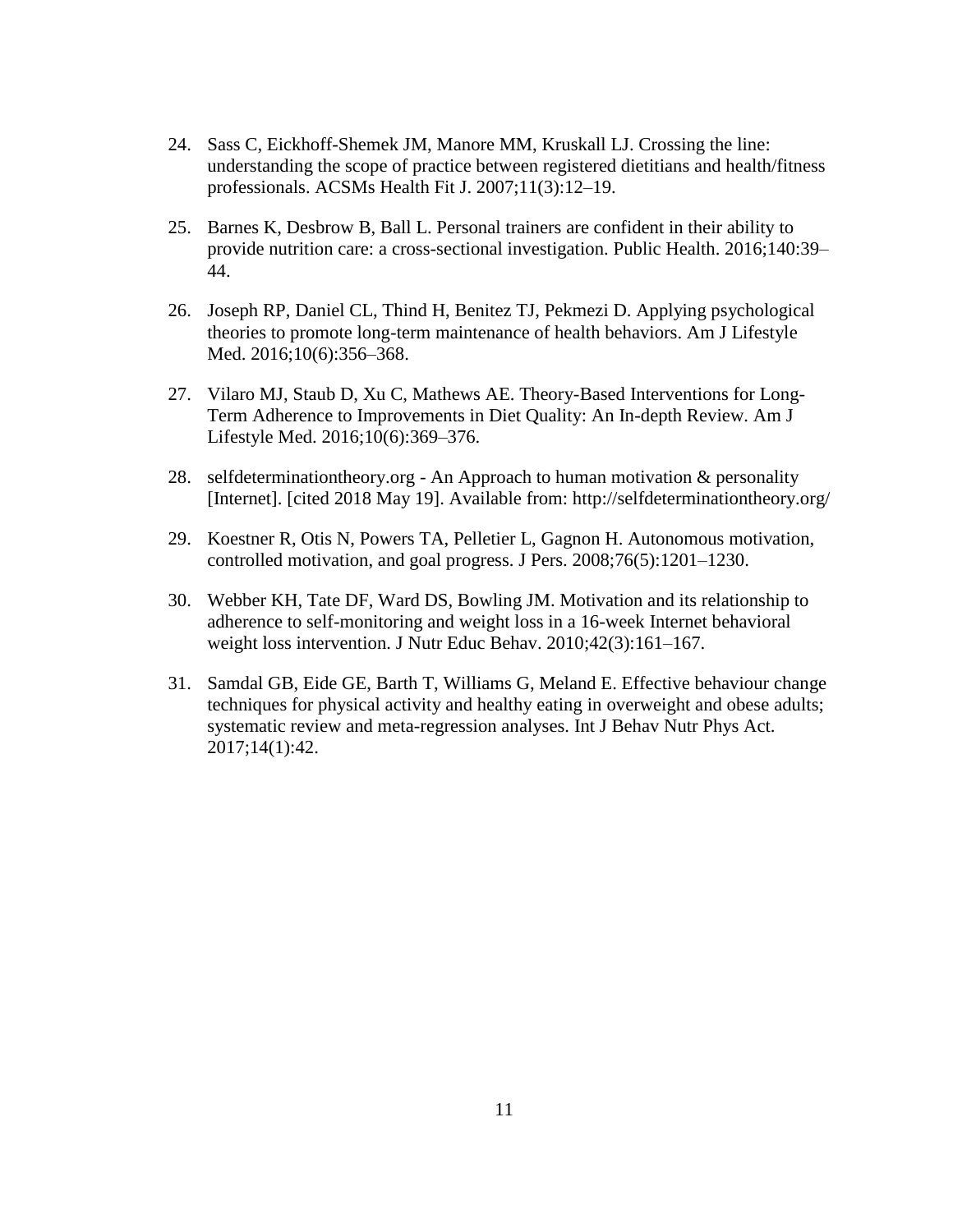### **CHAPTER II**

## **JOURNAL ARTICLE**

# THE EFFECTS OF AUTONOMOUS MOTIVATION AND IMPLEMENTATION PLANNING ON DIETARY GOAL ADHERENCE AMONG PERSONAL TRAINING CLIENTS

#### **ABSTRACT**

Personal Fitness Trainers working within their scope of practice are in a unique position to encourage client adherence to dietary changes that are aligned with the Dietary Guidelines for Americans (DGA). Some research shows that the quality of an individual's motivation may play a role in goal success, and that implementation planning may be an effective goal adherence promotion strategy for those with autonomous motivation. However, little is known regarding this relationship between type of motivation, implementation planning, and goal adherence among personal training clients interested in improving their dietary habits. This 6-week mixed methods study sought out female personal training clients at a public comprehensive university who were interested in improving their dietary habits (n=19). All participants were presented with information about the DGA and asked to set a daily dietary goal to bring their diet in tighter alignment with those guidelines. They were asked to rate their source of motivation for the goal as either autonomous or controlled. Participants were randomly assigned to one of two groups: Control group (C), or (2) Implementation Planning group (IP) both of which tracked goal adherence and reasons for non-adherence on a daily basis. In addition, IP participated in weekly implementation planning sessions. Results suggested that participants adhered to their self-selected daily dietary goals approximately 62% of the time, irrespective of group assignment. No significant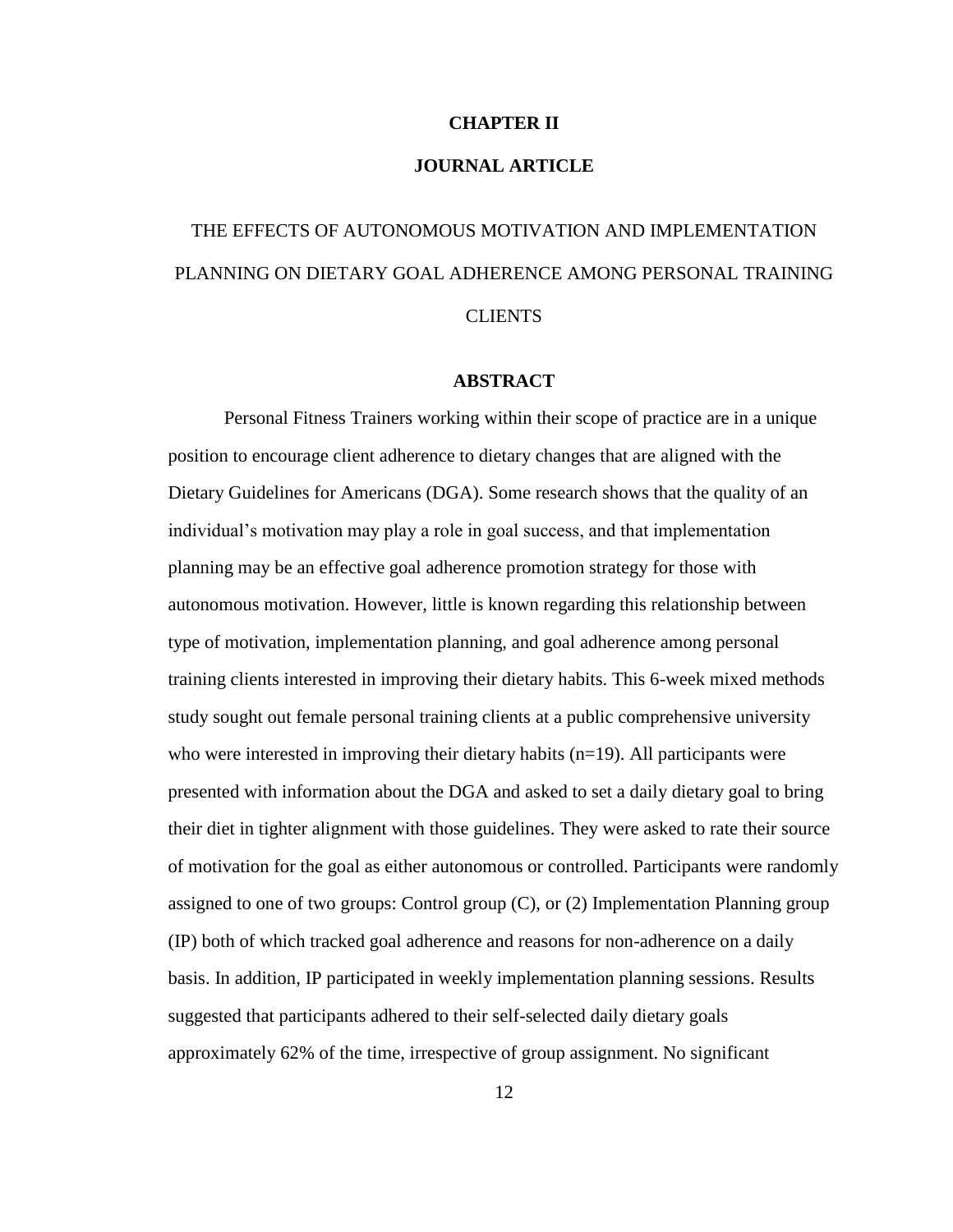correlation was found between the source of motivation, implementation planning, and adherence, although the small sample size makes it difficult to determine whether the lack of correlation was valid or due to low statistical power. In conclusion, more research needs to be conducted to determine what factors influence successful dietary change.

Key words: Adherence, autonomous motivation, implementation planning, personal fitness trainer

## **INTRODUCTION**

There are several known health benefits of adhering to the Dietary Guidelines for Americans (DGA). Among these benefits are a decreased risk for all-cause mortality and cardiovascular disease (1–4). Conversely, non-adherence to national dietary recommendations is associated with unfavorable health outcomes such as an increased risk of certain cancers and premature death (1,5–7). Despite this, Americans tend to only meet the dietary recommendations for meat, beans, and total grains (8). In fact, over 80% of American adults fail to meet the recommendations for milk, whole grain, fruit, and vegetables (8). Research shows that environmental correlates of non-adherence include a perceived lack of time (5,9–11), a perceived high cost of healthful foods, and a perceived lack of access to healthful foods (4,12). Psychosocial factors that are detrimental to adherence include a perceived lack of will power (10,13), self-efficacy, behavioral control, motivation, and self-regulation (14).

Because of the trust that is commonly established between personal fitness trainers (PFTs) and their clients, PFTs are in an ideal position to encourage adherence to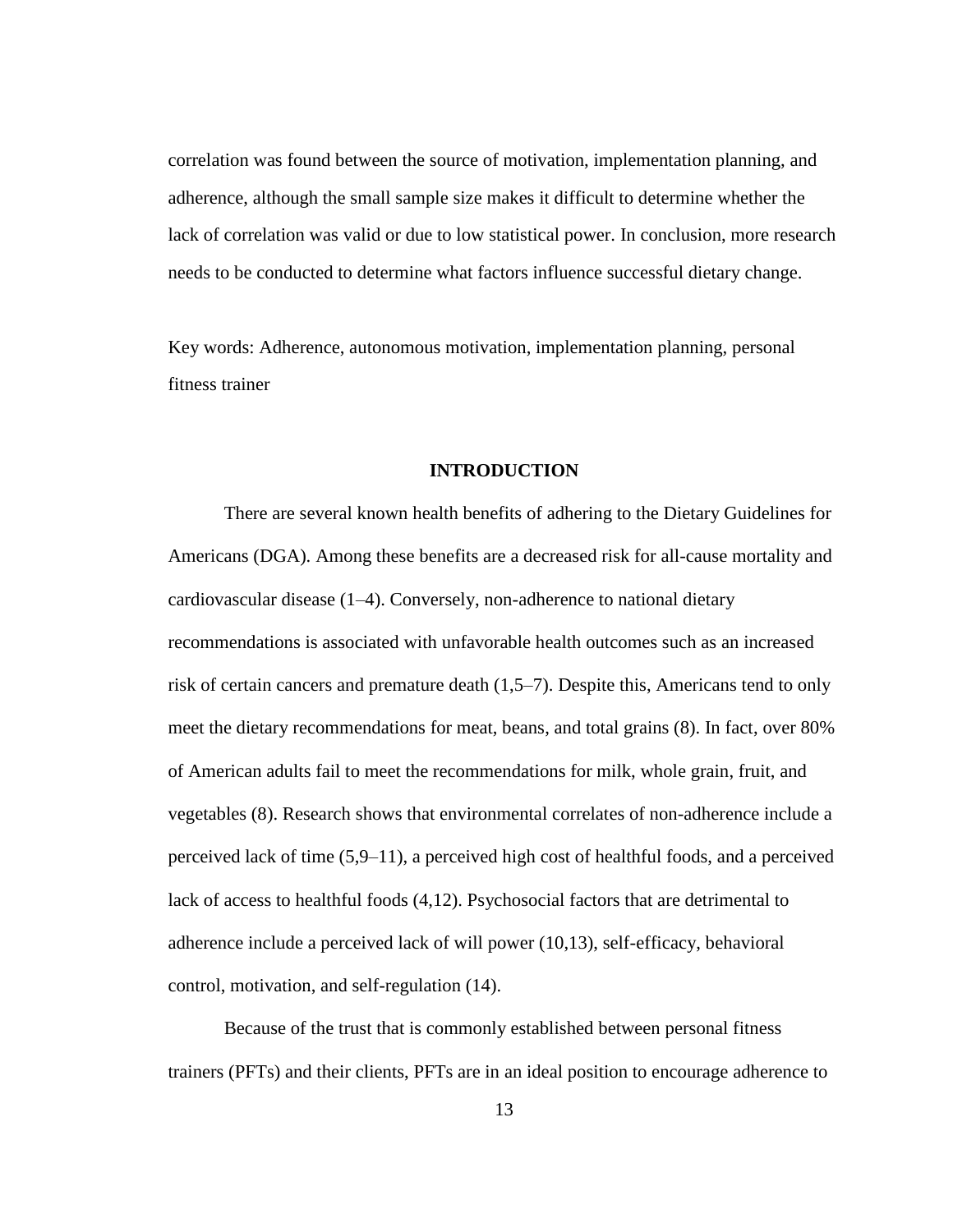the DGA by addressing these psychosocial barriers (15). According to the American Council on Exercise, educating clients on the following: the Dietary Guidelines for Americans, MyPlate, basic principles of healthy food and food preparation, foods that are part of a healthy diet, nutrients that are necessary for the body, and actions of those nutrients falls within the PFT's scope of practice. Personal Fitness Trainers can also provide nutrition accountability for their clients. Meal planning, nutritional assessment, specific nutrient or calorie intake recommendations, and medical nutrition therapy are examples of actions that are outside the scope of practice of a PFT. The majority of exercise professionals claim that their clients follow their nutritional advice at least 25% of the time (16). Of concern is that research shows that the nutritional advice given by PFTs often does not align with national dietary guidelines (17) and often breaches the PFT's scope of practice (16,18–21).

There are many theory-based strategies PFTs can utilize to promote adherence to dietary recommendations while functioning within their scope of practice. The Self-Determination Theory (SDT) is a promising perspective for dietary behavioral change. The SDT states that autonomy, competence, and relatedness are essential for the maintenance of psychological health and successful behavior change (22). When these needs are met, autonomous motivation, which is characterized by an individual's intrinsic approval and appreciation of a goal, is fostered. This type of motivation has been associated with greater goal achievement and adherence. When the requirements for autonomy, competence, and relatedness are not met, failure is more prevalent. Instead, controlled motivation, which is fueled by extrinsic pressure to achieve goals and is associated with poor goal adherence, predominates. Interventions based on the SDT have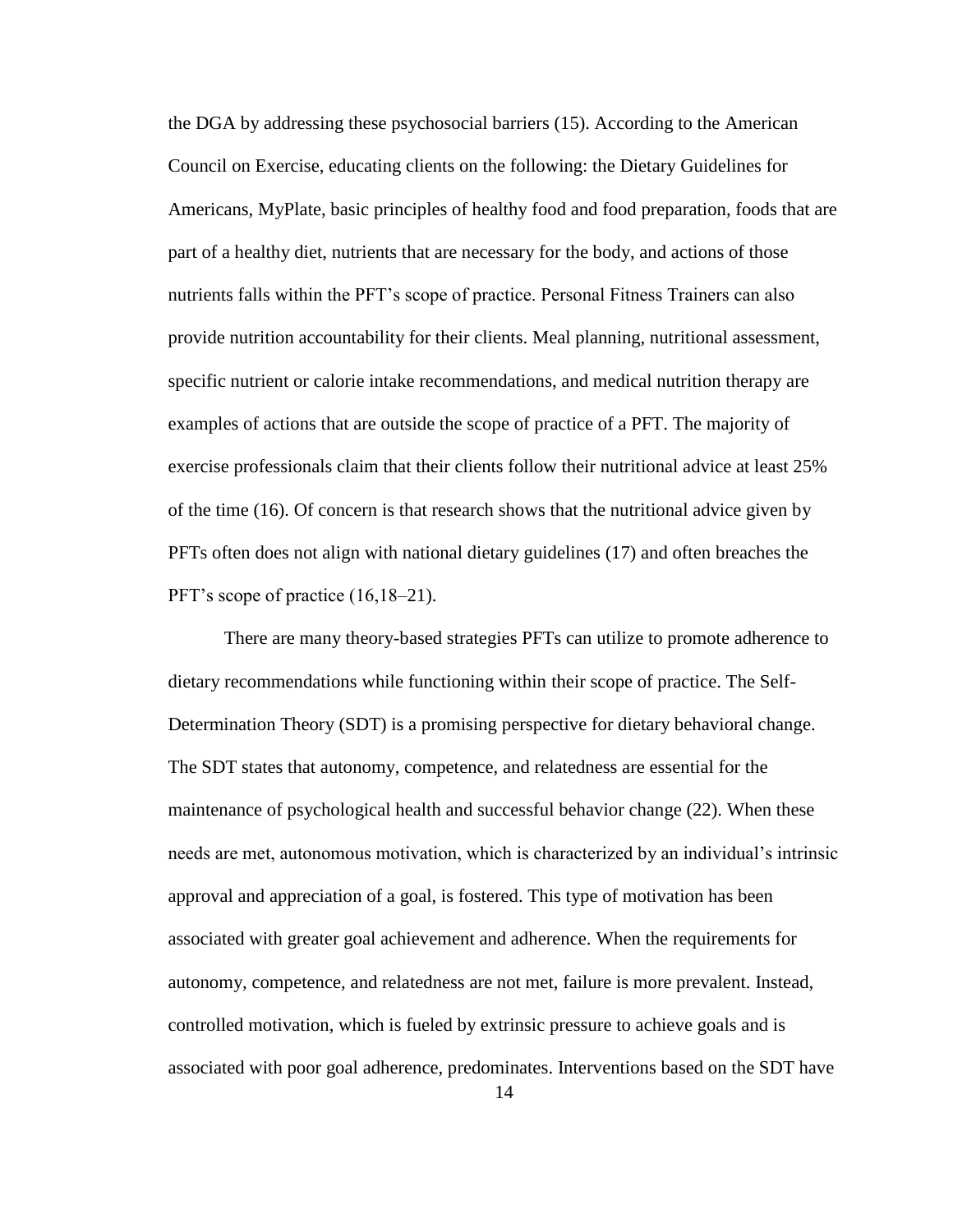been shown to improve adherence to healthy habits through the promotion of autonomous motivation and the utilization of implementation planning (22–24). By utilizing concepts from the SDT, PFTs may be able to more effectively support their clients in achieving a healthy diet in line with the DGA.

The relationship between source of motivation, implementation planning, and goal adherence among personal training clients seeking to improve their dietary habits has not been explored. Therefore, the purpose of this study is to: 1) determine the relationship between type of motivation and adherence to dietary goals among personal training clients, and 2) to explore the relationship between regular implementation planning and adherence to dietary goals. Furthermore, this study seeks to investigate personal training clients' experiences with dietary change attempts and nutritional advice from PFTs. It is hypothesized that autonomous motivation will be positively correlated with dietary goal adherence, and that autonomous motivation combined with implementation planning will be highly correlated with dietary goal adherence (22).

#### **METHODS**

#### **Participants**

Female personal training clients  $(n=19)$  were recruited for this mixed-methods study. Participants were excluded from this study if they were participating in a nutrition counseling or weight loss program. Approval for this study was obtained through Central Washington University's Human Subjects Review Committee. Participants were required to read and sign an informed consent form.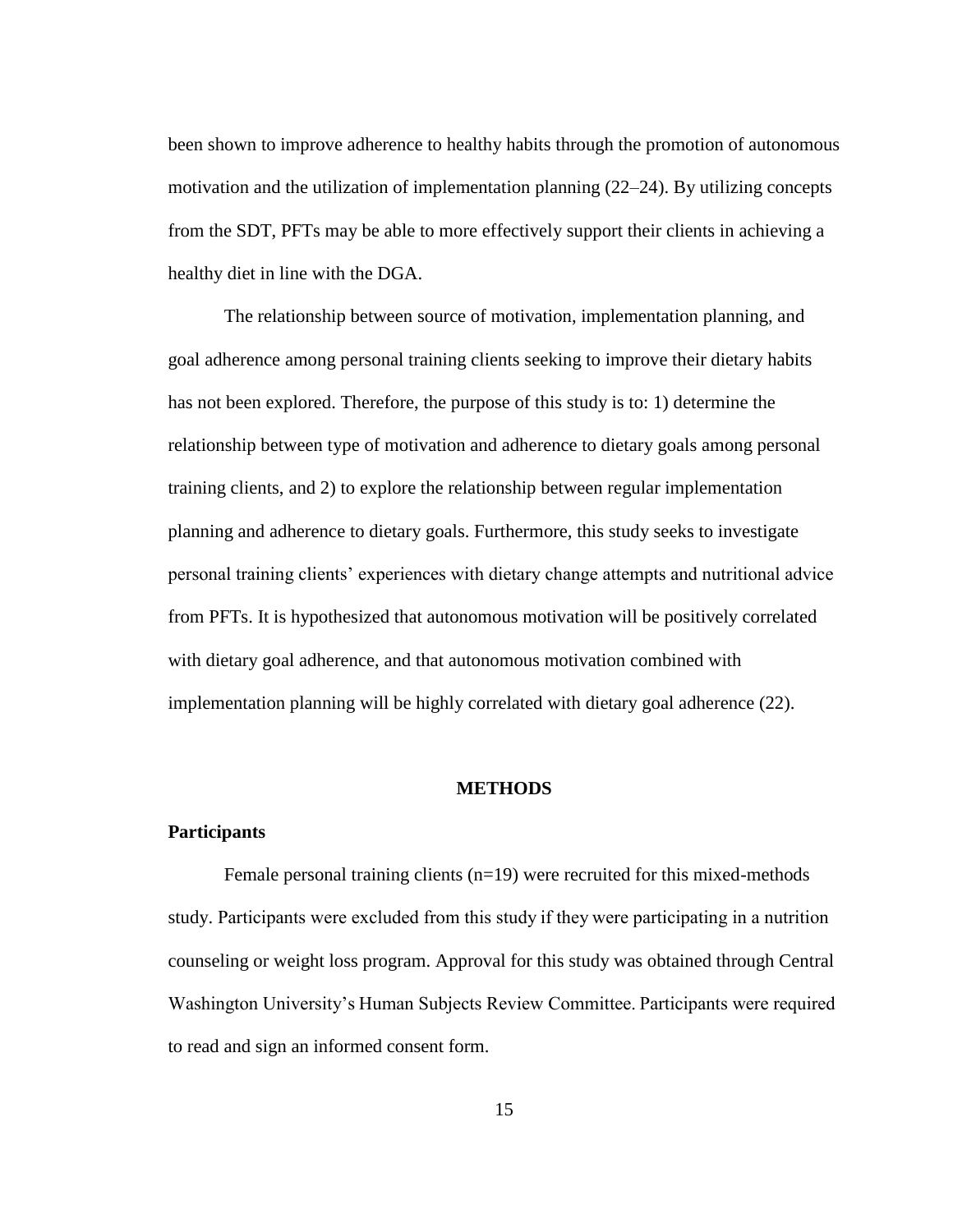#### **Study Procedures**

Following random assignment to the Control (C) or Implementation Planning (IP) groups, the participants attended separate familiarization sessions. Initially, all participants completed a demographics questionnaire, which included questions about personal training and dieting history. Participants were then educated on the basics of the Dietary Guidelines for Americans (DGA) and MyPlate for approximately 20 minutes by an ACE Certified Personal Trainer. This session included handouts with information regarding recommended daily servings of fruit, vegetables, grains, protein, dairy, and fats/oils. Participants were also educated about appropriate serving sizes of each food group. Additionally, recommendations regarding limiting the consumption of sodium, saturated fats, and added sugars were given.

At the conclusion of the nutrition education session, participants were asked to consider discrepancies between their current diets and the DGA, and to write their most important daily dietary goal related to these guidelines. Participants then provided a Rating of Goal Motivation for this self-selected goal by following Koestner, Otis, Powers, Pelletier, and Gagnon's method of determining the source of goal motivation (22). This method assessed participants' source of motivation utilizing a 9-point Likert Scale, ranging from "not at all because of this reason," to "completely because of this reason." Participants rated the following reasons for wanting to achieve their goal using the 9-point Likert Scale: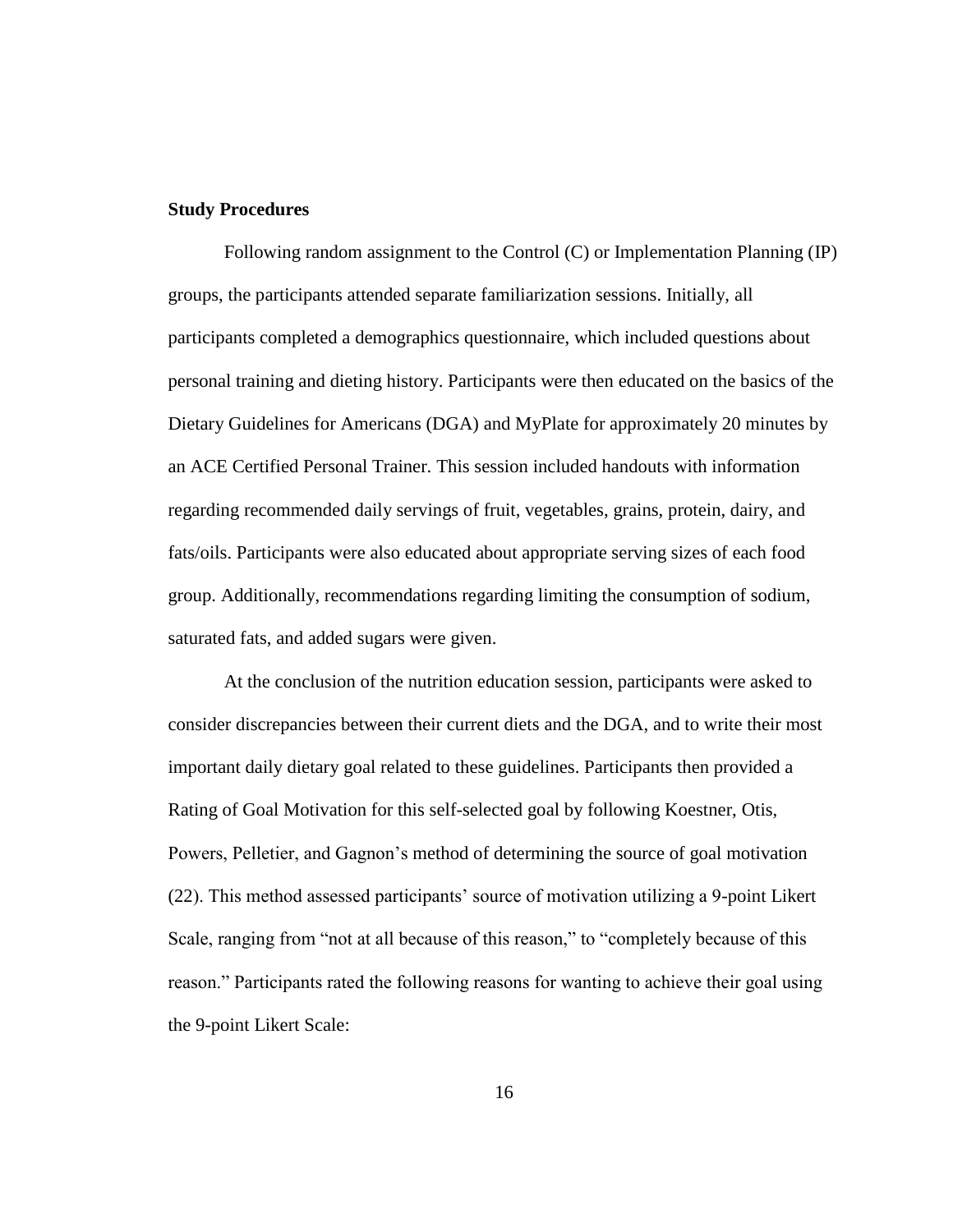1. Because somebody else wants you to, or because you'll get something from somebody if you do.

2. Because you would feel ashamed, guilty, or anxious if you didn't—you feel that you ought to strive for this.

3. Because you really believe that it is an important goal to have—you endorse it freely and value it whole-heartedly.

4. Because of the fun and enjoyment which the goal will provide you—the primary reason is simply your interest in the experience itself (22, p. 1206-1207).

An individual's ratings for the first and second reasons correspond with the

degree of autonomous motivation, while the ratings for the third and fourth reasons

correspond with the degree of controlled motivation.  Controlled motivation for goal

achievement was calculated by averaging the scores for reasons one and two.

Autonomous motivation for goal achievement was calculated by averaging the scores for reasons three and four, listed above (22).

Next, participants were given Goal Adherence Trackers and a brief demonstration of how to properly track adherence. Goal adherence was tracked by participants on a daily basis for six weeks. To monitor adherence, participants marked on a paper tracker "Y" if they adhered to their goal that day, or "N" if they did not adhere to their goal that day. At the conclusion of the study, adherence percentages were calculated for each participant by dividing the number of days marked with a "Y" by 42 days, which was the duration of the study, and converting this to a percentage. In addition to tracking adherence, participants were asked to record perceived reasons for non-adherence, such as "lack of time" or "lack of social support". Adherence tracker hard copies were submitted to the principal investigator on a weekly basis.

Only the IP group was asked to participate in implementation planning by developing a time and place for goal achievement. Three potential barriers to achieving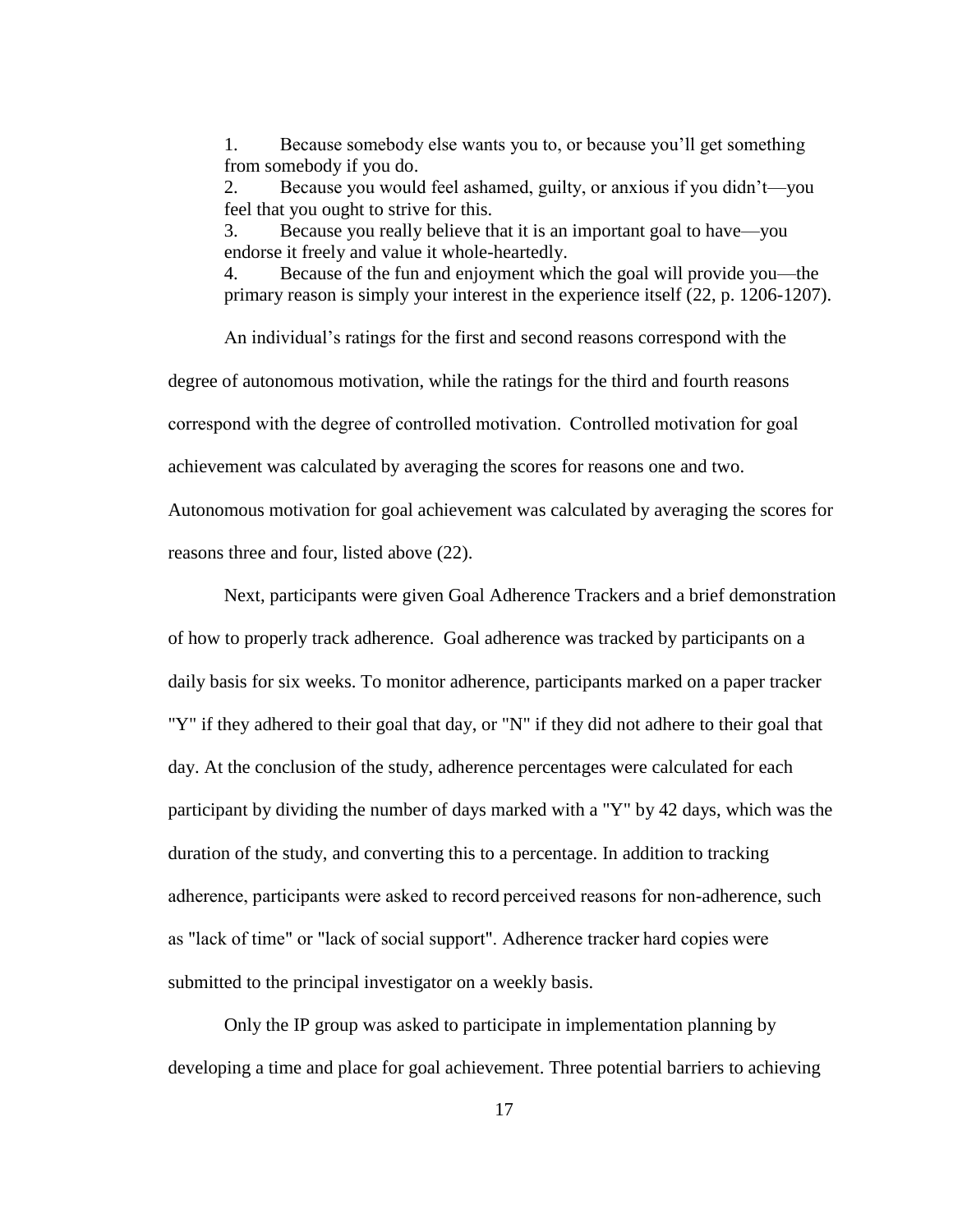their goal and three strategies to overcome these barriers were recorded by the participants (22).

The IP group also attended weekly Implementation Planning Follow-Up meetings lasting approximately 10 minutes. During these weekly meetings, participants answered questions about barriers they encountered and shared successful strategies they employed during the previous week. They were also asked to adjust their implementation plans based on barriers they expected to encounter the subsequent week.

#### **Statistical Analysis**

Pearson R Correlation was used to analyze relationships between autonomous and controlled goal motivation and goal adherence and to test the hypothesis that autonomous motivation will be positively correlated with goal adherence. Subgroup correlation analysis was conducted to analyze the relationship between goal motivation of each group and goal adherence. Reasons for non-adherence and responses regarding diet and personal training history were analyzed using qualitative thematic analysis. Excel 16.0 (Microsoft Corp., Redmond, WA) was used for all quantitative statistical analyses.

#### **RESULTS**

Nineteen women participated in this study. The mean participant age was  $25.4\pm9.8$ . Most of the participants were single, white students, with five identifying as Asian/pacific islander, mixed race, or Hispanic. Of the participants, four identified as faculty/staff. The mean BMI was 25.7 with ten participants being overweight (BMI 25.0- 29.9) or obese (BMI >30).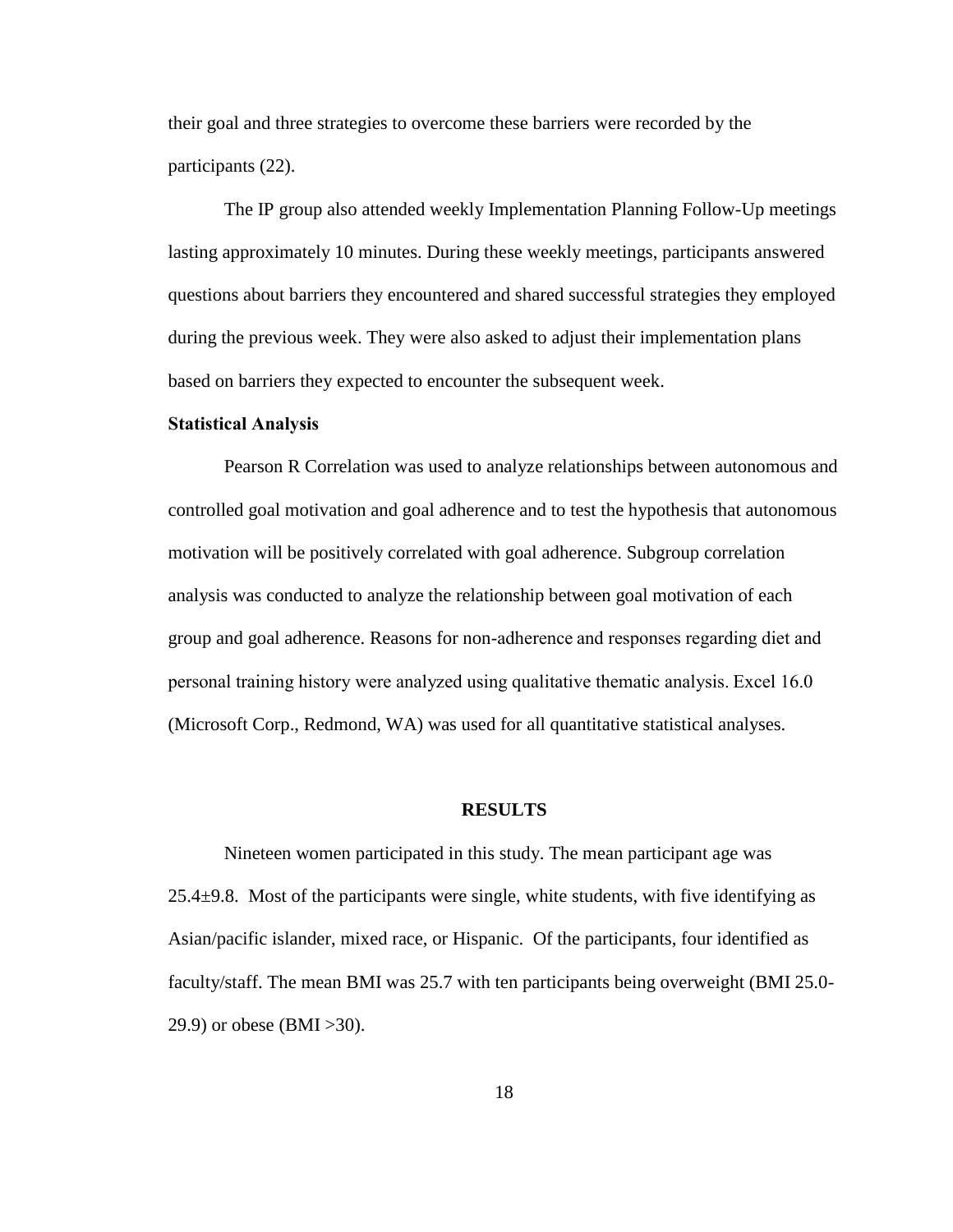#### **Qualitative**

Prior to commencing the study, all participants (n=19) reported attempting to change their diet in the past. The most common reasons for attempting to make dietary changes included improved health (63.16%), weight loss (57.9%), and improved digestion (21.05%).

Participants were also asked to explain what contributed to their success in past attempts to change their dietary behaviors. Meal planning and meal preparation, family support, and a sense of commitment or willpower were the most common themes contributing to successful dietary change.

Commonly reported perceived contributing factors to failure in past attempts included: lack of time or knowledge, poor planning, unsupportive living situations, and setting unrealistic goals. Moreover, social events, the taste of healthy foods, not eating enough, and stress/emotional eating were reported to act as barriers to healthy eating. Approximately 65% of participants reported not receiving any nutrition advice from PFTs in the past. Of those who had received nutrition advice from a PFT, 21% were advised to follow MyPlate or to have a "balanced diet." One participant was encouraged to try "meal prepping" and given advice on how to manage food cravings. Another participant was told on separate occasions to either follow IIFYM (If It Fits Your Macros), or to eat a high protein, low carbohydrate diet. Finally, one participant had been advised by a PFT to count her macronutrients. Attempting to follow this advice led to a period of self-reported binge and disordered eating.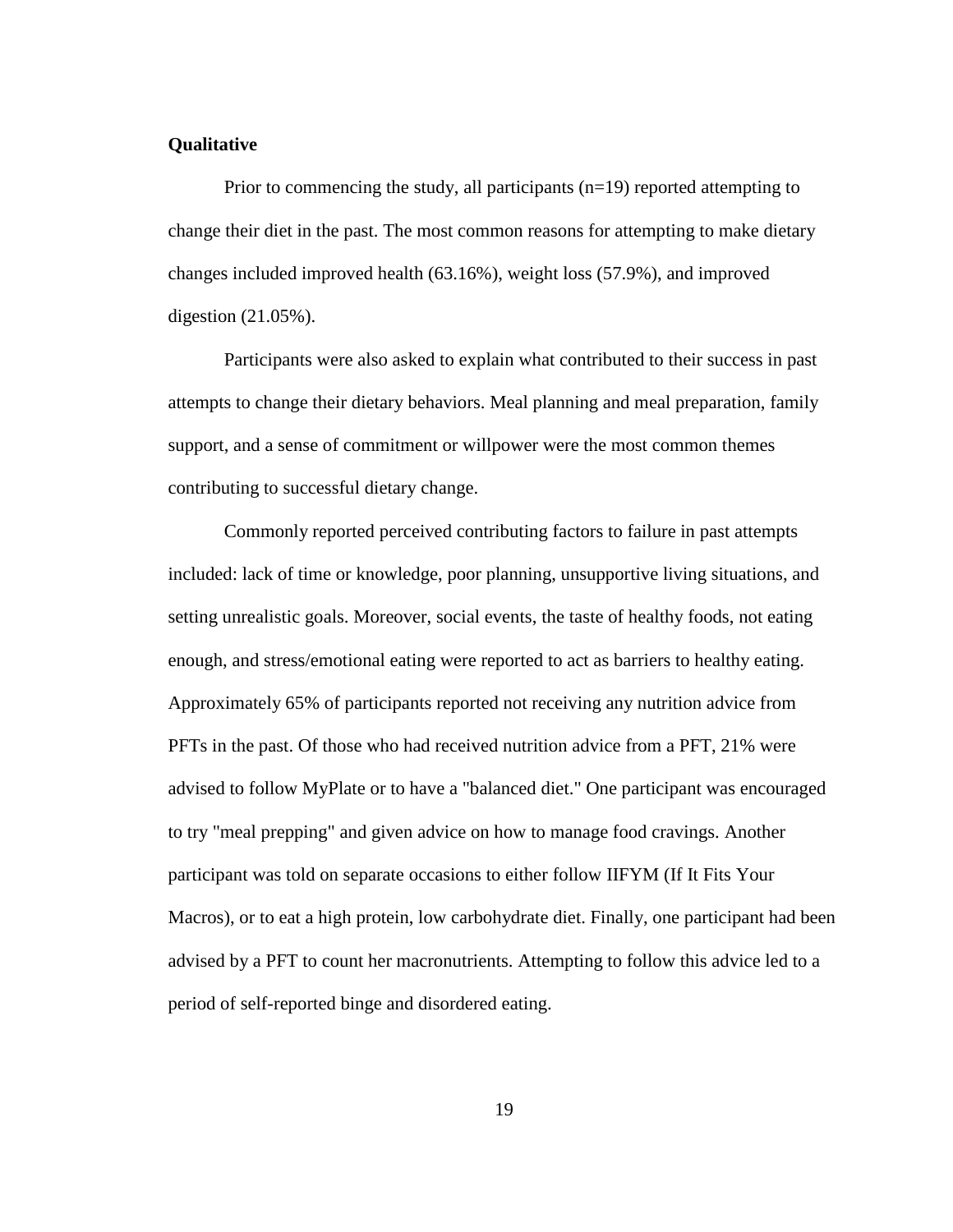Throughout this six-week study, in addition to tracking their goal adherence on a daily basis, participants also indicated perceived reasons for their non-adherence. Participants marked one or more of the following reasons on days that they did not meet their goal: lack of time, lack of access to healthy foods, social situation/peer pressure, lack of social support, lack of motivation/willpower, or other. If "other" was selected, participants were asked to describe their perceived reasons for non-adherence. The most commonly reported barrier to goal adherence was a lack of motivation/willpower (133 reported instances), followed by lack of time (69 instances) and lack of access to healthy foods (66 instances). Table 1 summarizes the reported perceived barriers for dietary goal adherence.

| rerceived barriers to sen-selected dietary goal adderence |                          |  |  |  |
|-----------------------------------------------------------|--------------------------|--|--|--|
| Perceived Barrier                                         | Number of Times Reported |  |  |  |
| Lack of motivation/willpower                              | 133                      |  |  |  |
| Lack of time                                              | 69                       |  |  |  |
| Lack of access to healthy foods                           | 66                       |  |  |  |
| Social situation/pressure                                 | 45                       |  |  |  |
| Stress/emotional eating                                   | 35                       |  |  |  |
| Traveling/away from home                                  | 21                       |  |  |  |
| <b>Illness</b>                                            | 16                       |  |  |  |
| Lack of social support                                    | 12                       |  |  |  |

**Table 1. Perceived barriers to self-selected dietary goal adherence**

#### **Quantitative**

On average, participants reported adhering to their self-selected dietary goals approximately 62% of the time, regardless of the group (C, IP). Weekly adherence rates to selected dietary goals are displayed in Figure 1.

Pearson R Correlation tests revealed no statistically significant correlation

coefficients among type of motivation and adherence to dietary goals (Table 3).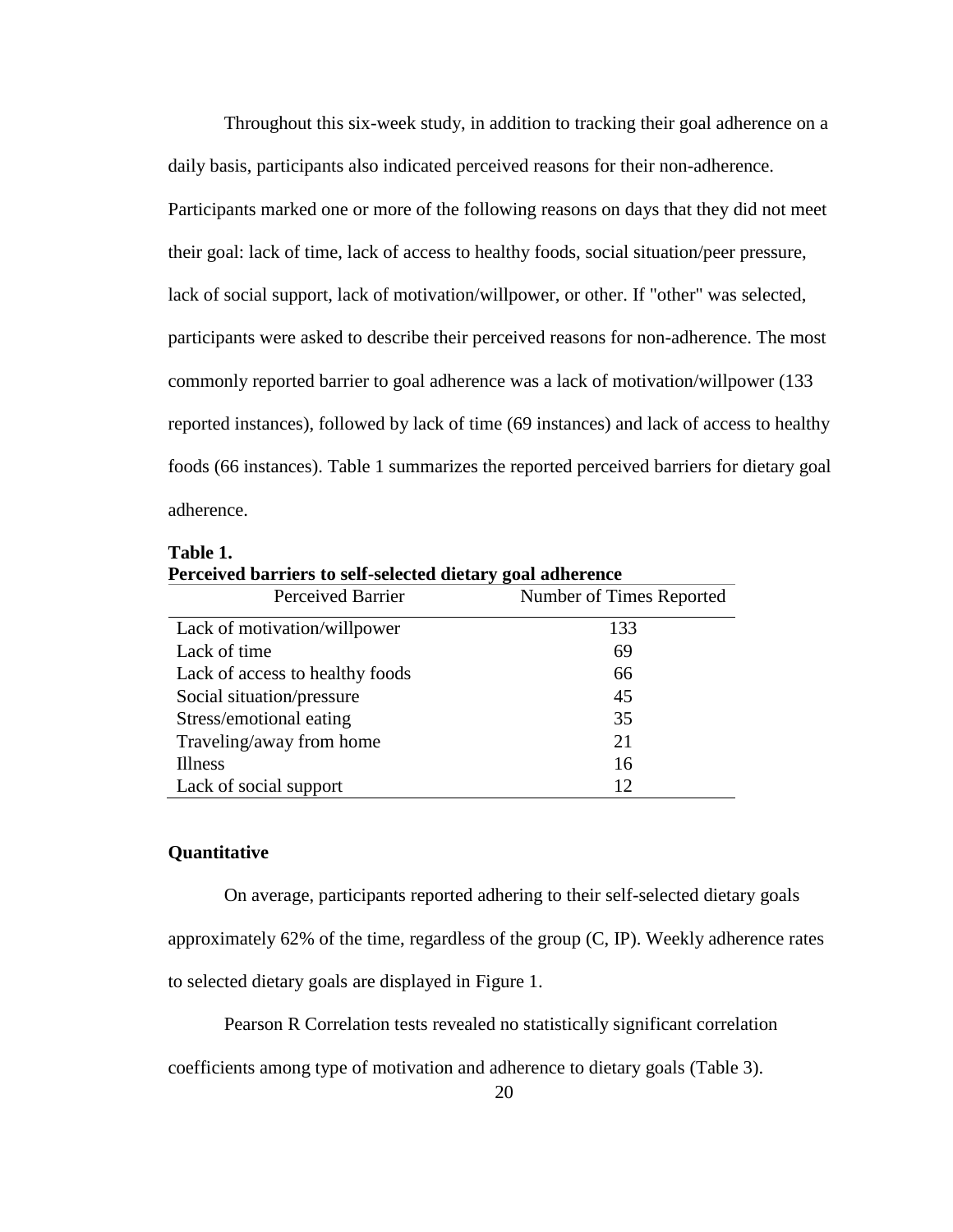Similarly, in the implementation planning condition, subgroup correlation analyses revealed no significant correlation between autonomous motivation and adherence  $(r=0.029, p=0.907)$  or between controlled motivation and adherence  $(r=0.090, p=0.715)$ . There were no significant correlations between adherence, implementation planning, and type of motivation.



**Figure 1. Weekly adherence to self-selected dietary goals**

| Table 2.                                                                          |
|-----------------------------------------------------------------------------------|
| Correlations of autonomous motivation and controlled motivation with dietary goal |
| adherence                                                                         |

|                                                        |      |           | <b>Adherence</b> |       |
|--------------------------------------------------------|------|-----------|------------------|-------|
|                                                        | Mean | <b>SD</b> | R                | p     |
| <b>Autonomous Motivation</b>                           | 6.0  | 1.7       | 0.004            | 0.988 |
| <b>Controlled Motivation</b>                           | 3.7  | 1.7       | 0.201            | 0.409 |
| Note: Motivation variables had 1-9 scales.<br>$N = 19$ |      |           |                  |       |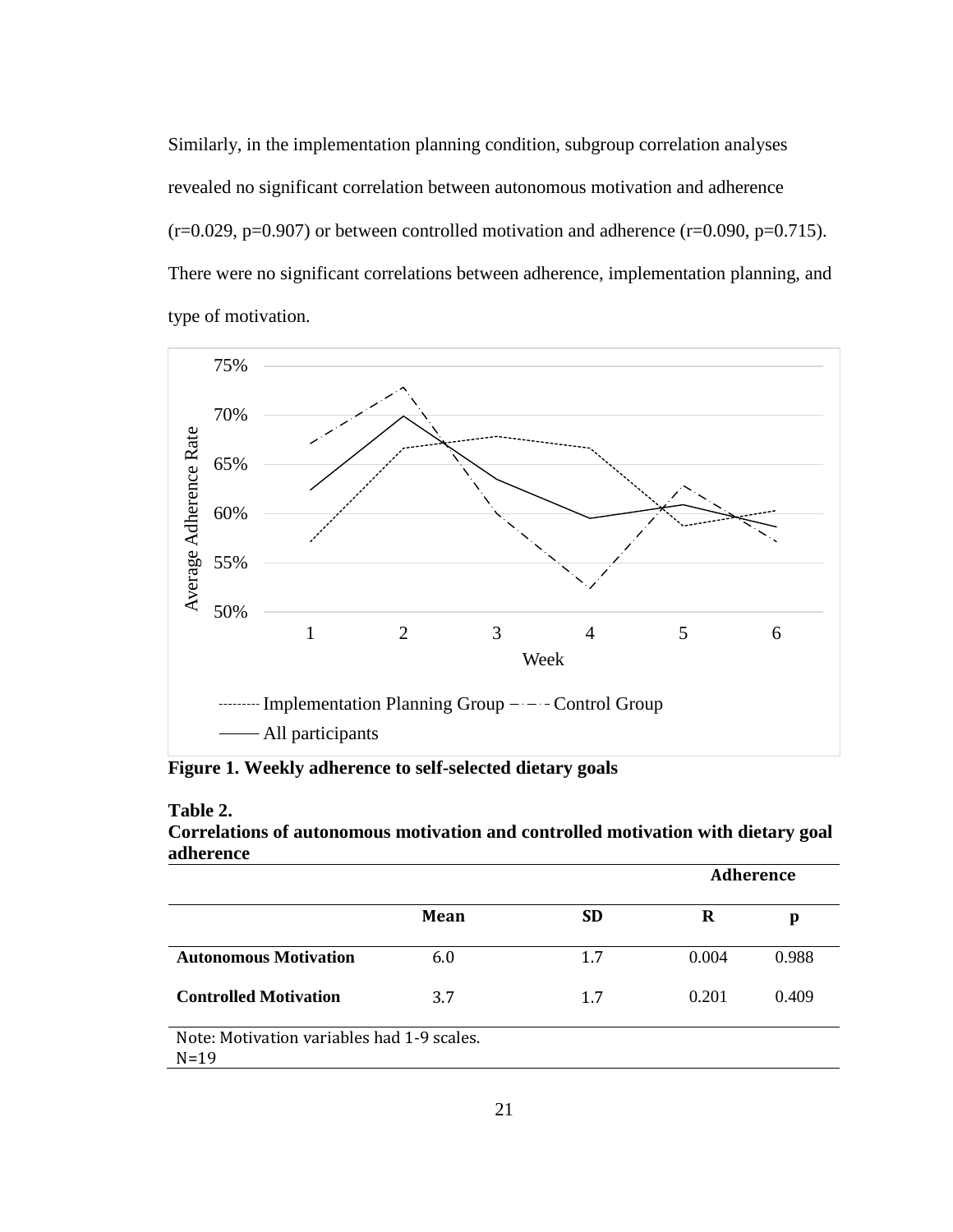### **DISCUSSION**

It was hypothesized that autonomous motivation combined with implementation planning would reveal a greater correlation with goal adherence than autonomous motivation alone, and that controlled motivation would not be significantly correlated with goal adherence. However, the data did not support this theory.

Findings of this study suggest that more autonomous forms of motivation are not significantly correlated with dietary goal adherence among personal training clients. A 2015 systematic review yielded results contradicting the findings of the current study, revealing that autonomous motivation was one of the top predictors of success in weight loss and physical activity changes (26). While some individuals may naturally be more predisposed to developing one type of motivation over the other, an individuals' source of motivation is not static and is not entirely immune from being influenced by others. For example, by supporting a clients' need for relatedness, competence, and autonomy, a PFT may be able to play a role in helping a client with more controlled motivation become more autonomously motivated. Autonomous motivation, in turn, may promote adherence and goal attainment.

This study found that weekly implementation planning was not statistically significantly correlated with dietary goal adherence. While research supports the use of implementation planning for successful behavioral change and goal achievement (27), there is also some research suggesting that implementation planning is not effective and can in fact be deleterious in certain situations and with certain types of individuals. Webb et al. (2009) and Tam et al. (2010) suggest that implementation planning may be effective in breaking unhealthy habits only when the strength of those habits is weak (28,29).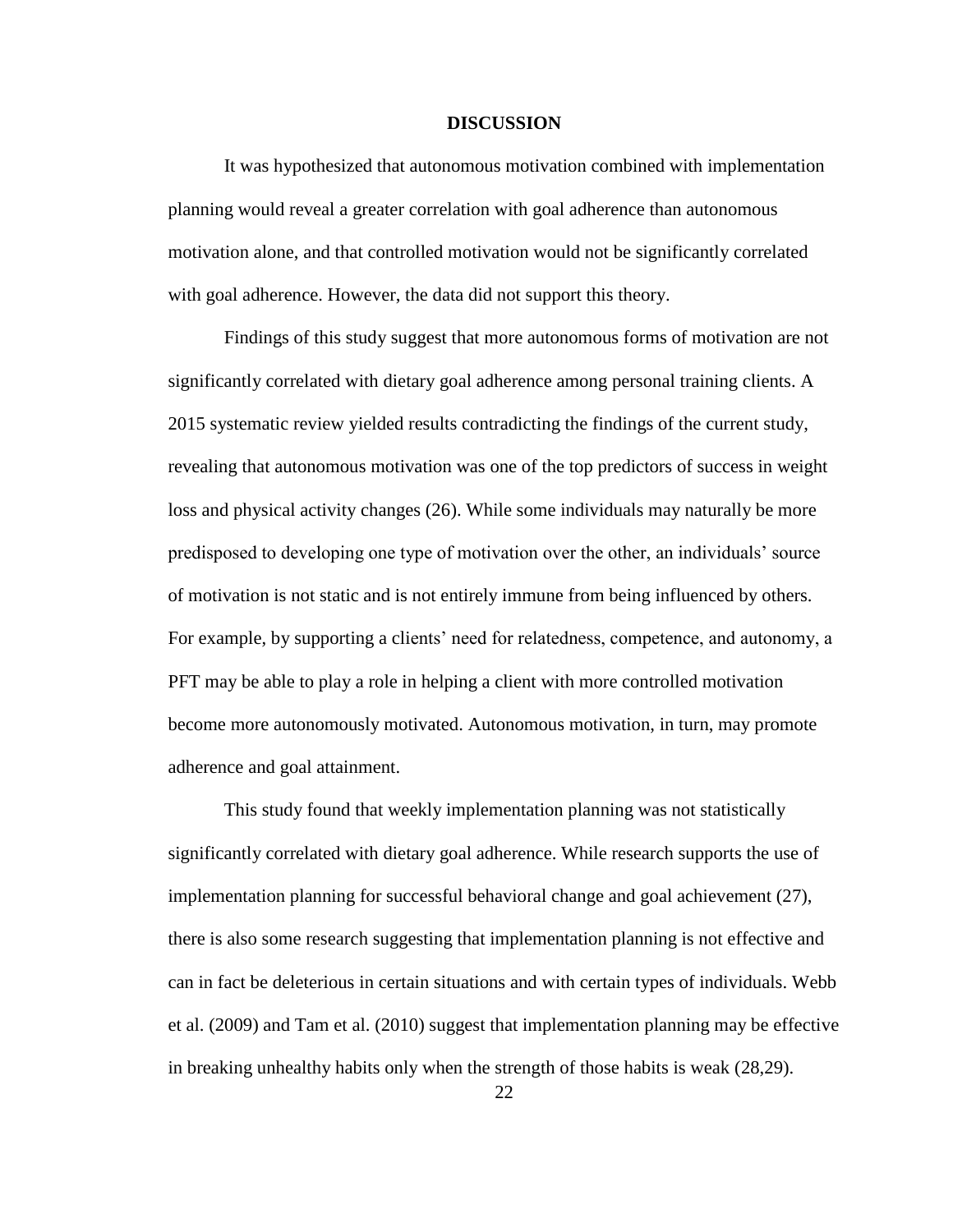Dietary habits are often strong and deeply ingrained, which may explain the lack of positive correlation found between implementation planning and goal adherence in this study.

Furthermore, the effectiveness of implementation planning may depend partly on regulatory focus—more specifically, whether a goal and the related implementation intentions are promotion- or prevention-focused. Implementation plans for promotionfocused goals, which aim to add in beneficial behaviors, may be more effective at promoting adherence than for prevention-focused goals, which aim to avoid certain behaviors. To promote autonomy, participants in this study were allowed to self-select their dietary goals, and therefore were not directed to select goals with a certain regulatory focus. It may be that implementation planning would have been more effective if participants were instructed to follow promotion-focused goals.

Interestingly, certain aspects of an individuals' personality may alter the effectiveness of implementation planning. It has been found that implementation planning can have a detrimental effect on goal attainment among socially prescribed perfectionists, a subset of perfectionists who are abnormally preoccupied with avoiding judgement and criticism from others (30). This may be because implementation plans act as a proxy for success, and when socially prescribed perfectionists do not adhere to their implementation plans, they tend to see themselves as unsuccessful. This is not conducive to goal striving and goal attainment.

Implementation planning is widely accepted as a beneficial mediator between goal setting and goal adherence. However, these studies reveal that the use of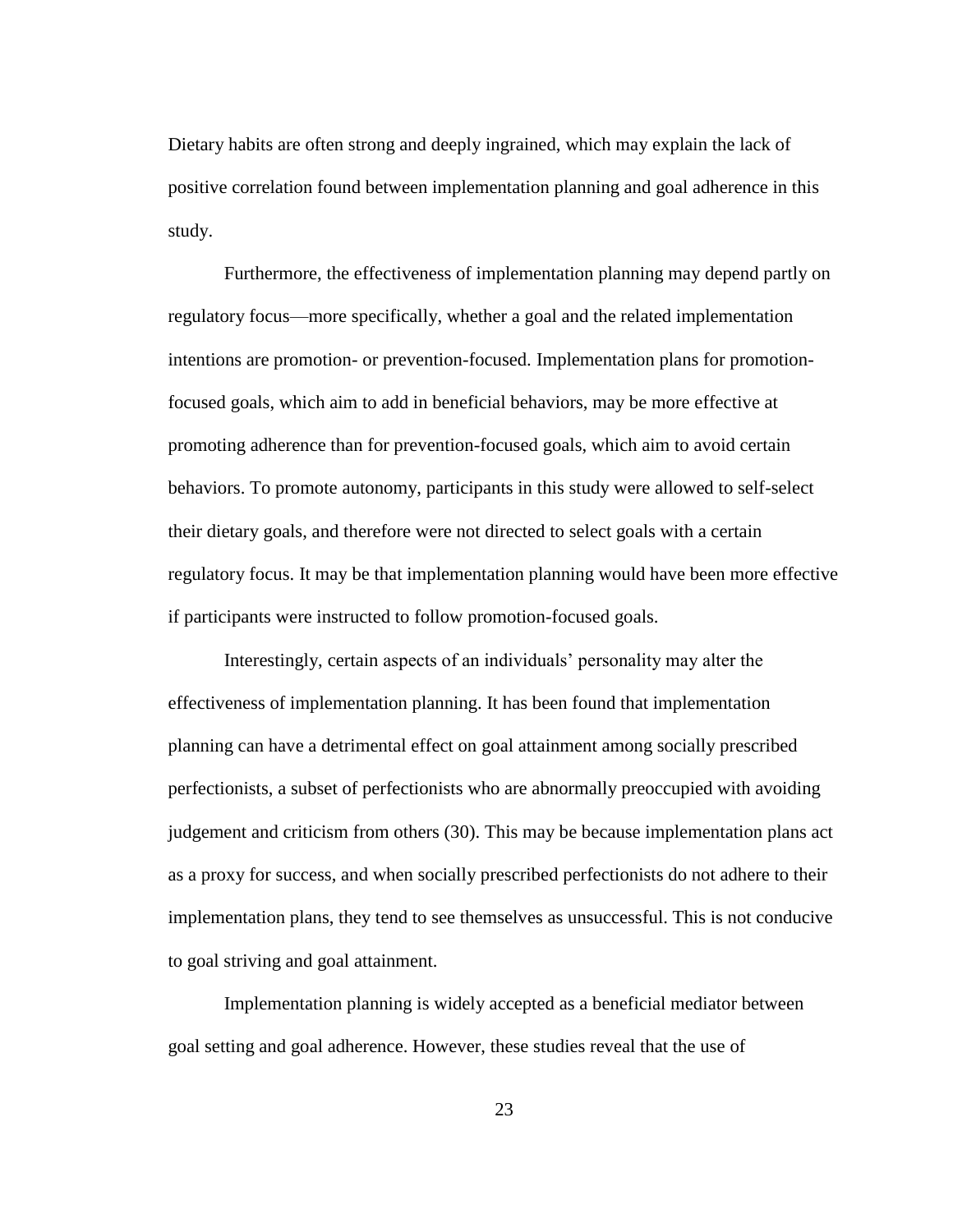implementation plans may be contraindicated in some scenarios. Specifically, they reveal that an individual's source of motivation, habit strength, regulatory focus, and personality can all alter the effectiveness of implementation planning.

The results of this study also revealed that a lack of motivation or willpower is the primary perceived barrier to adherence. A lack of motivation and willpower were also the predominating perceived barrier among participants in a Korean study exploring dieting and weight loss attempts (31). This is a common theme among studies about barriers to adhering to healthful habits (9,10).

At least two participants in this study were given dietary advice from a PFT that was outside the scope of practice of fitness professionals. The majority of the study participants had not received any kind of nutrition information from their PFTs. This clearly represents the polarity that is seen in the fitness industry regarding nutrition advice. Many PFTs breach their scope of practice and endanger clients by giving detailed or dangerous dietary prescriptions. An example of this was uncovered in this study, as one participant felt that the dietary advice she received from a previous PFT triggered disordered eating. Conversely, many PFTs are not addressing dietary habits with their clients at all. Whether this is due to fear of breaching their scope of practice, lack of nutrition knowledge, or lack of time to address nutrition during scheduled sessions is unknown. Regardless of the reasons for inappropriate or lack of dietary guidance, PFTs and other fitness professionals could benefit from further education and training in nutrition, as well as developing a better understanding of what fitness professionals can and cannot do and say when assisting clients with dietary behavioral change.

Weaknesses of this study include the use of solely self-reported measures and the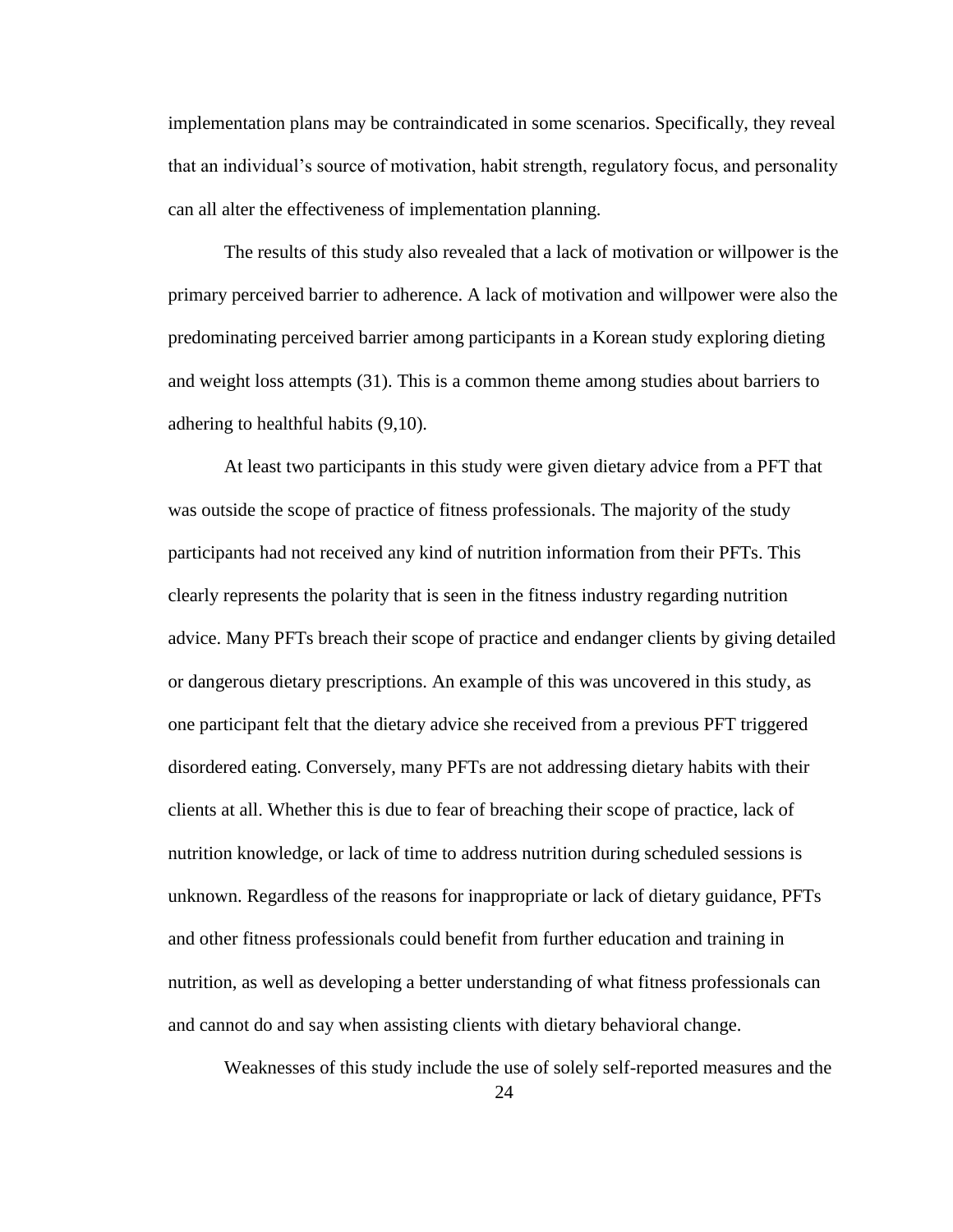small sample size. Additionally, the regulatory focus of participants' dietary goals was not standardized.

## **CONCLUSIONS**

In conclusion, this study investigated the relationships between autonomous motivation, implementation planning, and dietary habit adherence. Moreover, this study investigated the type of nutrition advice given by PFTs and the commonly perceived barriers to healthful eating. There were no statistically significant correlations found among the motivation, implementation planning, and adherence variables. Furthermore, participants revealed that few PFTs are giving sound, or any, nutritional guidance.

PFTs and other health and fitness professionals should be well-versed in coaching clients toward dietary behavioral change. This starts with a thorough knowledge of one's professional scope of practice as it relates to nutrition. Furthermore, to promote the development of high quality motivation, fitness professionals should strive to meet clients' needs for relatedness, competence, and autonomy. Finally, when working with clients to develop strategies to meet nutritional goals and adhere to dietary habits, fitness professionals must understand a clients' motivations, barriers, personality, and history. As this study shows, a strategy that has been proven effective in certain scenarios will not necessarily work for each individual.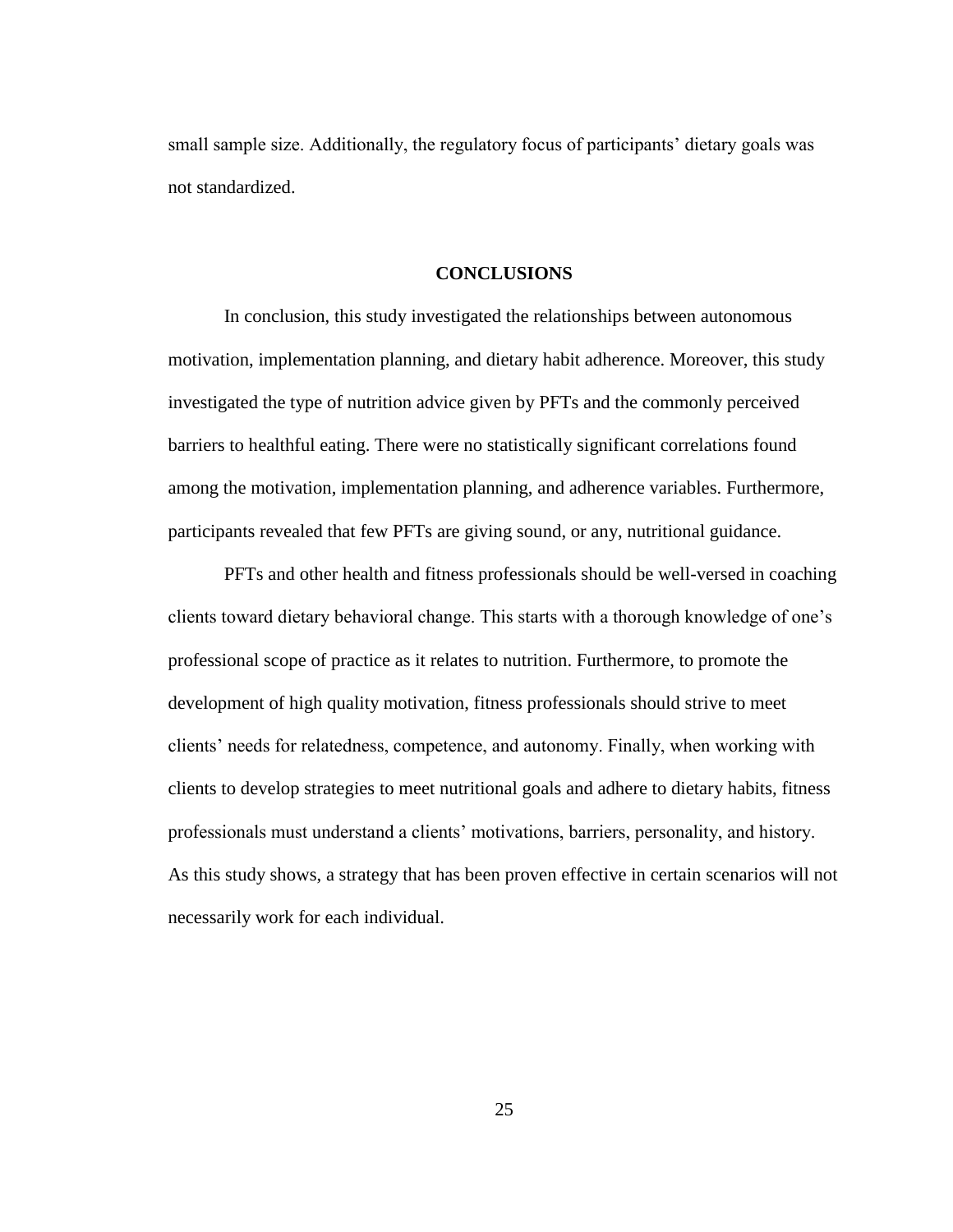## **JOURNAL ARTICLE REFERENCES**

- 1. Aune D, Giovannucci E, Boffetta P, Fadnes LT, Keum N, Norat T, et al. Fruit and vegetable intake and the risk of cardiovascular disease, total cancer and all-cause mortality–a systematic review and dose-response meta-analysis of prospective studies. Int J Epidemiol. 2017;dyw319.
- 2. Cavallo DN, Horino M, McCarthy WJ. Adult intake of minimally processed fruits and vegetables: associations with cardiometabolic disease risk factors. J Acad Nutr Diet. 2016;116(9):1387–1394.
- 3. Conner TS, Brookie KL, Carr AC, Mainvil LA, Vissers MC. Let them eat fruit! The effect of fruit and vegetable consumption on psychological well-being in young adults: A randomized controlled trial. PloS One. 2017;12(2):e0171206.
- 4. Yeh M-C, Ickes SB, Lowenstein LM, Shuval K, Ammerman AS, Farris R, et al. Understanding barriers and facilitators of fruit and vegetable consumption among a diverse multi-ethnic population in the USA. Health Promot Int. 2008;23(1):42– 51.
- 5. Dijkstra SC, Neter JE, van Stralen MM, Knol DL, Brouwer IA, Huisman M, et al. The role of perceived barriers in explaining socio-economic status differences in adherence to the fruit, vegetable and fish guidelines in older adults: a mediation study. Public Health Nutr. 2015;18(5):797–808.
- 6. Lim SS, Vos T, Flaxman AD, Danaei G, Shibuya K, Adair-Rohani H, et al. A comparative risk assessment of burden of disease and injury attributable to 67 risk factors and risk factor clusters in 21 regions, 1990–2010: a systematic analysis for the Global Burden of Disease Study 2010. The lancet. 2013;380(9859):2224– 2260.
- 7. Schuette SA, Cordero E, Slosburg K, Addington EL, Victorson D. A Scoping Review of Positive Lifestyle and Wellness Interventions to Inform the Development of a Comprehensive Health Promotion Program:"HealthPro." Am J Lifestyle Med. 2017;1559827617704825.
- 8. Krebs-Smith SM, Guenther PM, Subar AF, Kirkpatrick SI, Dodd KW. Americans do not meet federal dietary recommendations. J Nutr. 2010;140(10):1832–1838.
- 9. Ashton LM, Hutchesson MJ, Rollo ME, Morgan PJ, Collins CE. Motivators and barriers to engaging in healthy eating and physical activity: A cross-sectional survey in young adult men. Am J Mens Health. 2017;11(2):330–343.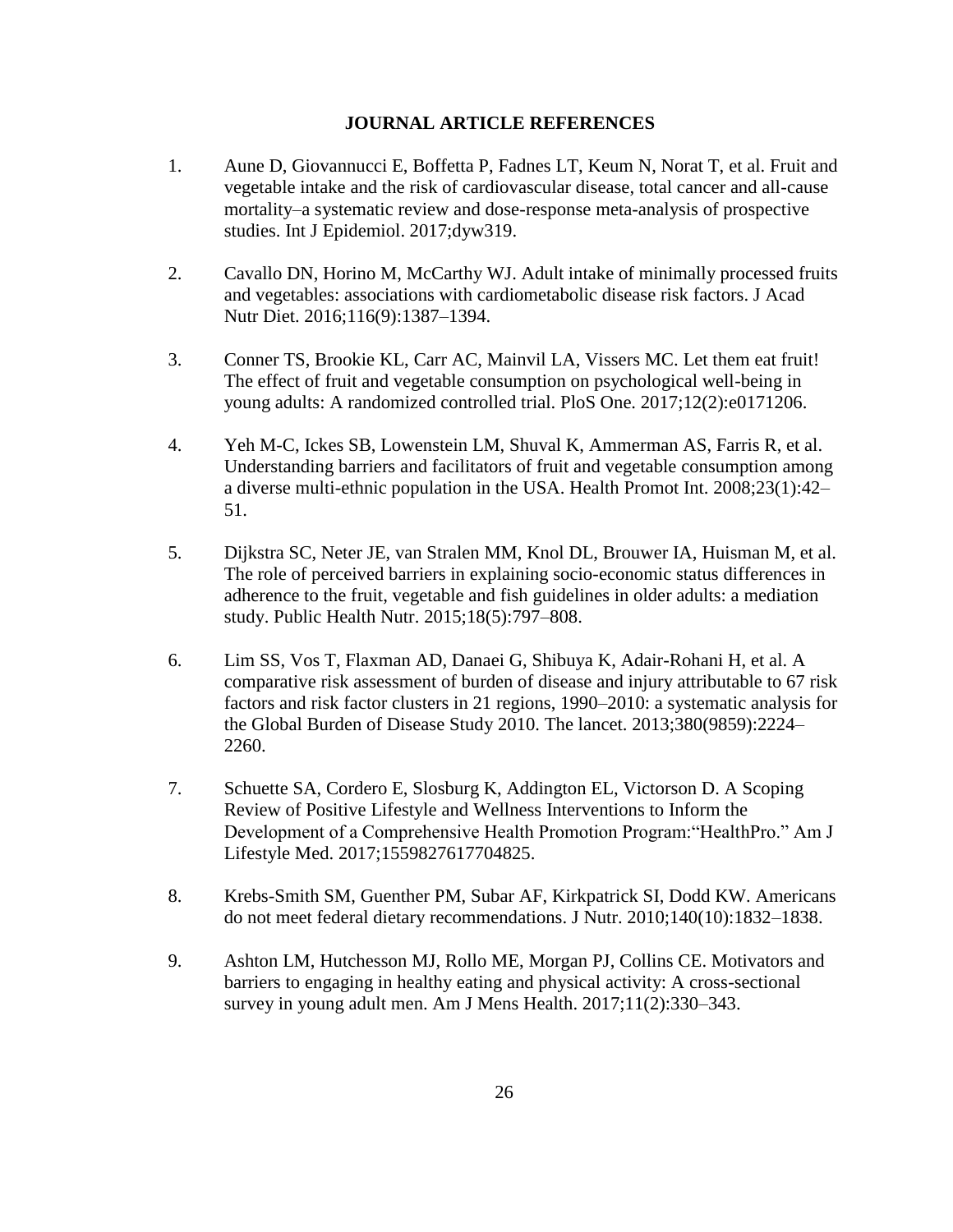- 10. Pinho MGM, Mackenbach JD, Charreire H, Oppert J-M, Bárdos H, Glonti K, et al. Exploring the relationship between perceived barriers to healthy eating and dietary behaviours in European adults. Eur J Nutr. 2017;1–10.
- 11. Welch N, McNaughton SA, Hunter W, Hume C, Crawford D. Is the perception of time pressure a barrier to healthy eating and physical activity among women? Public Health Nutr. 2009;12(7):888–895.
- 12. Lucan SC, Barg FK, Long JA. Promoters and barriers to fruit, vegetable, and fastfood consumption among urban, low-income African Americans—a qualitative approach. Am J Public Health. 2010;100(4):631–635.
- 13. Kearney JM, McElhone S. Perceived barriers in trying to eat healthier–results of a pan-EU consumer attitudinal survey. Br J Nutr. 1999;81(S1):S133–S137.
- 14. Sleddens EF, Kroeze W, Kohl LF, Bolten LM, Velema E, Kaspers P, et al. Correlates of dietary behavior in adults: an umbrella review. Nutr Rev. 2015;73(8):477–499.
- 15. Oprescu F, McKean M, Burkett B. Exercise professionals-could they be the forgotten public health resource in the war against obesity. J Sports Med Doping Stud. 2012;2:e122.
- 16. Weissman J, Magnus M, Niyonsenga T, Sattlethight A. Sports nutrition knowledge and practices of personal trainers. J Community Med Health Educ. 2013;3(254):2161–2171.
- 17. Barnes K, Ball L, Desbrow B. Personal trainer perceptions of providing nutrition care to clients: a qualitative exploration. Int J Sport Nutr Exerc Metab. 2017;27(2):186–193.
- 18. Akerson M. Investigating Personal Fitness Trainers' Qualifications. 2014 [cited 2017 Oct 10]; Available from: http://stars.library.ucf.edu/etd/3014/
- 19. Barnes K, Ball L, Desbrow B. An International Comparison of Nutrition Education Standards, Occupational Standards and Scopes of Practice for Personal Trainers. Int J Sport Nutr Exerc Metab. 2017 Aug 3;27(6):507–19.
- 20. McKean MR, Slater G, Oprescu F, Burkett BJ. Do the nutrition qualifications and professional practices of registered exercise professionals align? Int J Sport Nutr Exerc Metab. 2015;25(2):154–162.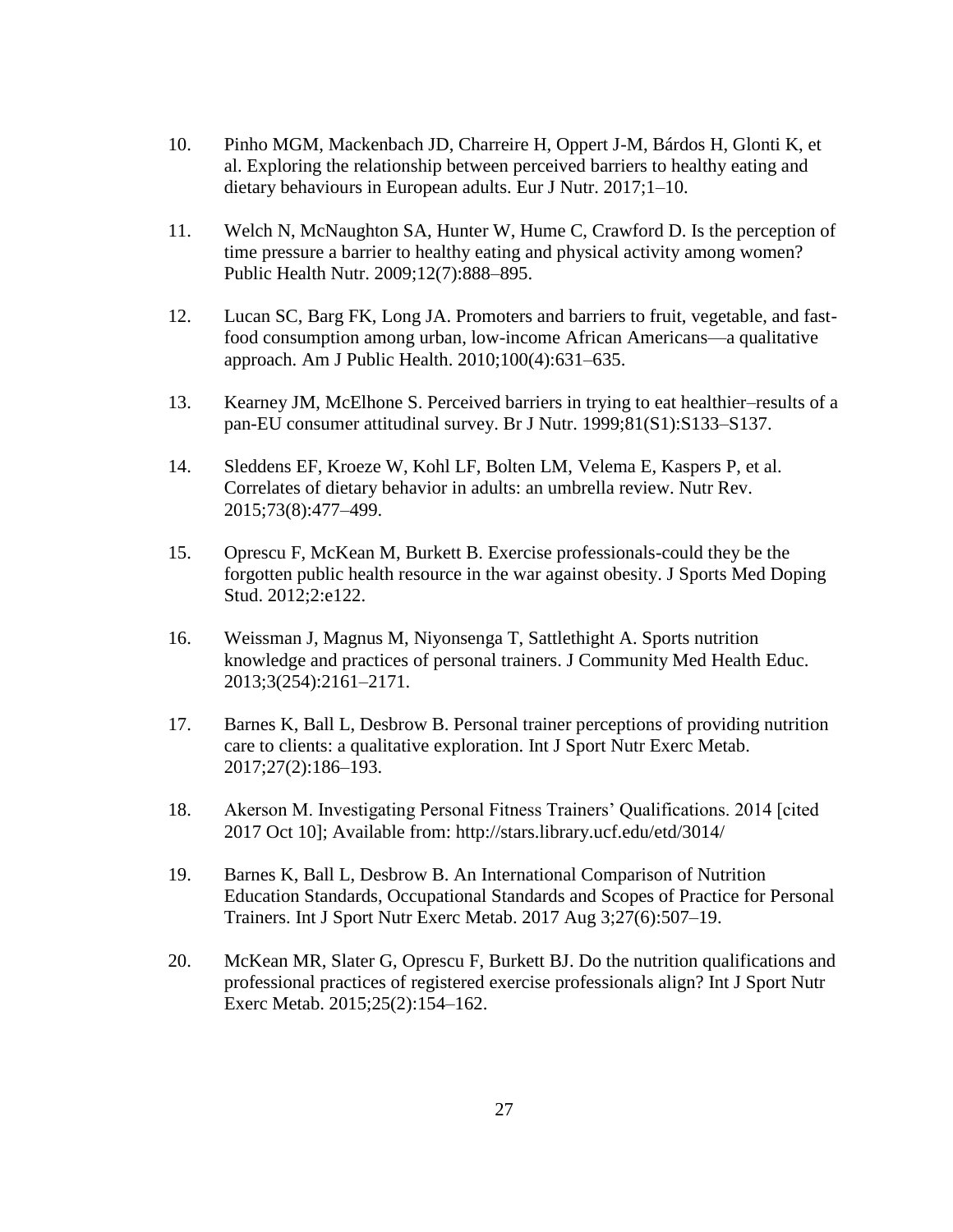- 21. Sass C, Eickhoff-Shemek JM, Manore MM, Kruskall LJ. Crossing the line: understanding the scope of practice between registered dietitians and health/fitness professionals. ACSMs Health Fit J. 2007;11(3):12–19.
- 22. Koestner R, Otis N, Powers TA, Pelletier L, Gagnon H. Autonomous motivation, controlled motivation, and goal progress. J Pers. 2008;76(5):1201–1230.
- 23. Ryan RM, Patrick H, Deci EL, Williams GC. Facilitating health behaviour change and its maintenance: Interventions based on self-determination theory. Eur Health Psychol. 2008;10(1):2–5.
- 24. Webber KH, Tate DF, Ward DS, Bowling JM. Motivation and its relationship to adherence to self-monitoring and weight loss in a 16-week Internet behavioral weight loss intervention. J Nutr Educ Behav. 2010;42(3):161–167.
- 25. Sheldon KM, Elliot AJ. Not all personal goals are personal: Comparing autonomous and controlled reasons for goals as predictors of effort and attainment. Pers Soc Psychol Bull. 1998;24(5):546–557.
- 26. Teixeira PJ, Carraça EV, Marques MM, Rutter H, Oppert J-M, De Bourdeaudhuij I, et al. Successful behavior change in obesity interventions in adults: a systematic review of self-regulation mediators. BMC Med. 2015 Apr 16;13:84.
- 27. Gollwitzer PM, Sheeran P. Implementation Intentions and Goal Achievement: A Meta‐analysis of Effects and Processes. In: Advances in Experimental Social Psychology [Internet]. Academic Press; 2006 [cited 2018 Apr 8]. p. 69–119. Available from: http://www.sciencedirect.com/science/article/pii/S0065260106380021
- 28. Planning to break unwanted habits: habit strength moderates implementation intention effects on behaviour change. - Semantic Scholar [Internet]. [cited 2018 Apr 8]. Available from: /paper/Planning-to-break-unwanted-habits%3A-habitstrength-Webb-Sheeran/3832e3655b7280b4d39174a33e28f6f12999f448
- 29. Tam L, Bagozzi RP, Spanjol J. When planning is not enough: the self-regulatory effect of implementation intentions on changing snacking habits. Health Psychol Off J Div Health Psychol Am Psychol Assoc. 2010 May;29(3):284–92.
- 30. Powers TA, Koestner R, Topciu RA. Implementation Intentions, Perfectionism, and Goal Progress: Perhaps the Road to Hell Is Paved with Good Intentions. Pers Soc Psychol Bull. 2005 Jul 1;31(7):902–12.